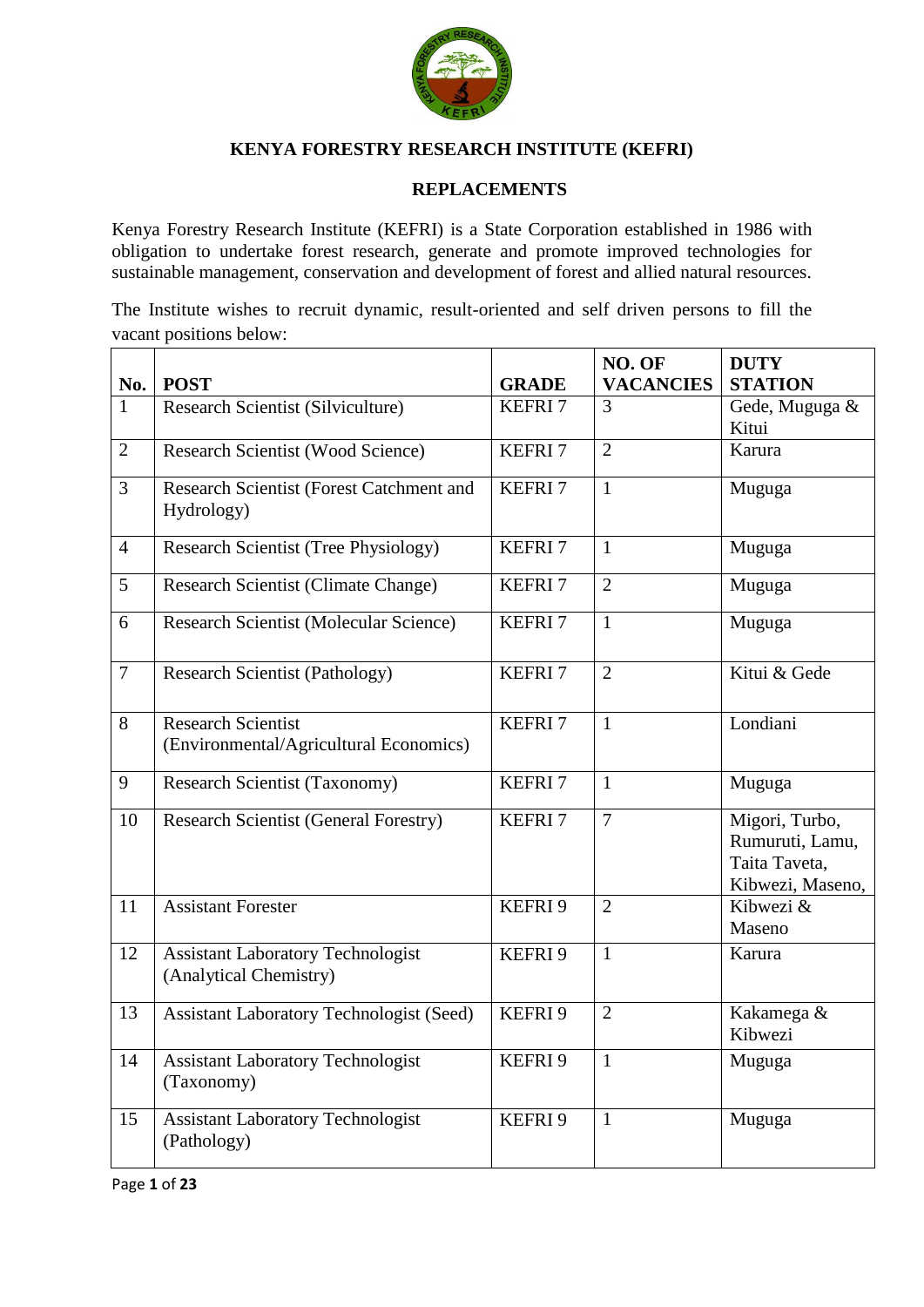|     |                                                       |              | NO. OF           | <b>DUTY</b>    |
|-----|-------------------------------------------------------|--------------|------------------|----------------|
| No. | <b>POST</b>                                           | <b>GRADE</b> | <b>VACANCIES</b> | <b>STATION</b> |
| 16  | Manager Supply Chain Management                       | KEFRI 3      | 1                | Headquarters   |
| 17  | Accountant                                            | KEFRI 7      | $\overline{2}$   | Headquarters   |
| 18  | <b>Office Administrator</b>                           | KEFRI 7      | $\overline{2}$   | Headquarters   |
| 19  | <b>Internal Auditor</b>                               | KEFRI 7      | $\mathbf{1}$     | Headquarters   |
| 20  | Human Resource Management Officer                     | KEFRI 7      | 1                | Headquarters   |
| 21  | <b>Assistant Human Resource Management</b><br>Officer | KEFRI 9      | 1                | Headquarters   |
| 22  | <b>Assistant Supply Chain Management</b><br>Officer   | KEFRI 9      | $\mathbf{1}$     | Rumuruti       |

## **MODE OF APPLICATION**

## **I. Online Application**

Interested applicants are required to click the link below and submit their information as guided; <https://forms.gle/hYSr6x4fc4o69YGBA>

## **II. Hard copy applications**

**IN ADDITION** to the online application, applicants should send their hard copy applications and attach their Curriculum Vitae and copies of relevant professional/academic certificates and national identification card. They should also include their day and evening telephone numbers, e-mail address and names and addresses of three referees to reach the Director KEFRI not later than Monday 14<sup>th</sup> **February, 2022.**

Envelopes containing the documents should clearly be marked with the position applied for and addressed to: -

#### **The Director/CEO,**

#### **Kenya Forestry Research Institute (KEFRI),**

## **P.O. BOX 20412-00200, City Square,**

#### **NAIROBI.**

*KEFRI is an equal opportunity employer. Only shortlisted candidates will be contacted.*

#### **KEFRI IS ISO 14001:2015 and ISO 9001:2015 CERTIFIED**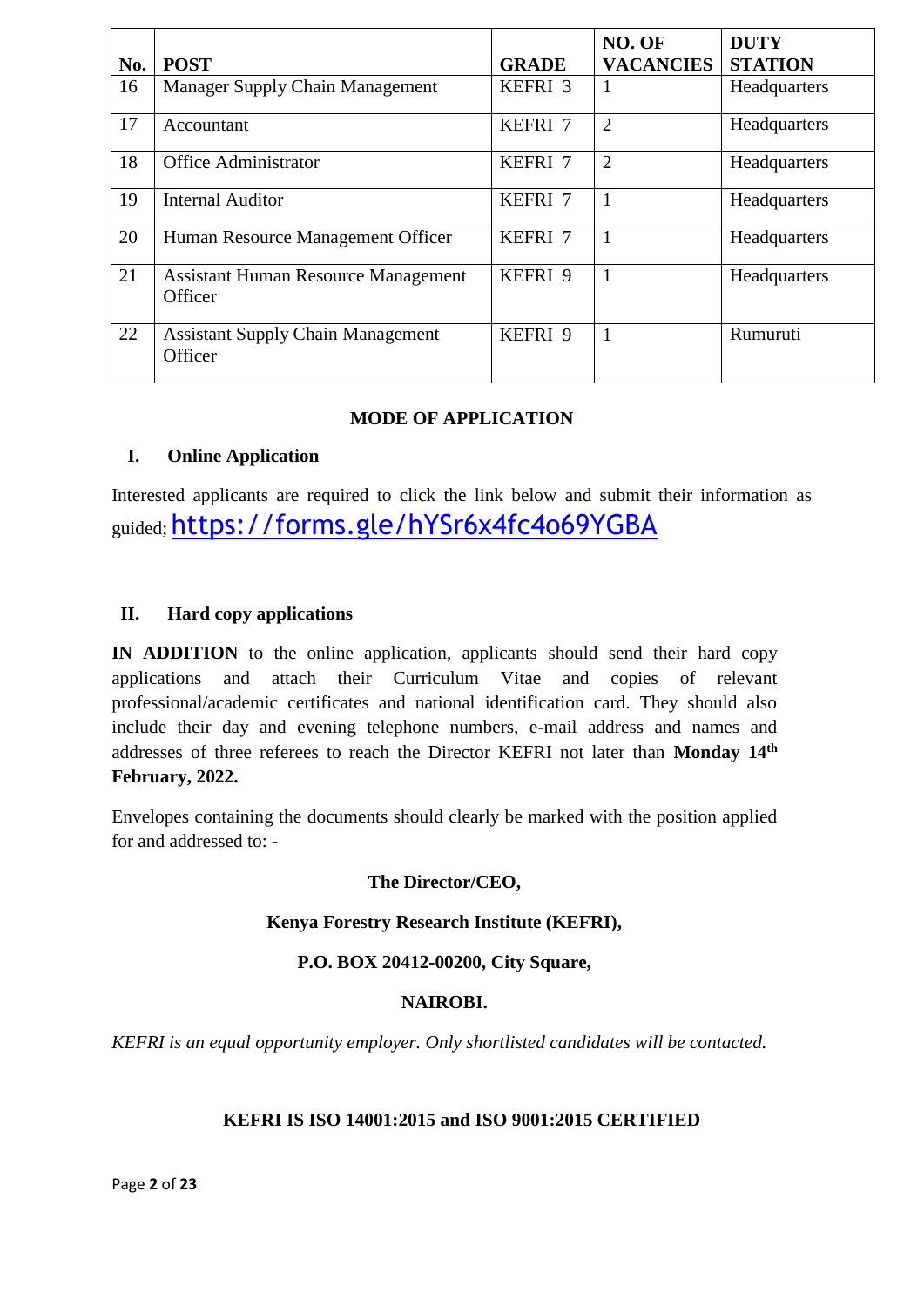## **JOB DESCRIPTIONS AND PERSON SPECIFICATIONS FOR VACANT POSTS**

# **1. RESEARCH SCIENTIST (SILVICULTURE): KEFRI 7 – 3 POSTS**

## **a) Duties and Responsibilities**

- Assist in identifying research problem with stakeholders in forest plantation
- Assist in developing multi-disciplinary research projects in forest plantation;
- Participate in prioritizing research problems for implementation:
- Participate in developing research concepts for donor support;
- Participate in identifying relevant literature material;
- Assist in identifying suitable sites for establishing experiment;
- Assist in designing experimental trials;
- Assist in laying out of trials in the field and nurseries;
- Ensuring high standards of cleanliness in tree nurseries and field trials;
- Collecting of data in trials;
- Undertake data analysis and preparation of reports;
- Participate in dissemination activities that include Open days, field days, ASK shows, Radio and TV Talks;
- Participate in writing appropriate technical reports including research notes, technical notes, conference posters, dissemination flyers;
- Disseminate research findings in local and international fora that include seminar, workshops, congress;
- Participate in proposal writing to seek for funding from within and outside the Institute;
- Collaborate with other Scientists in the Institute and other partner institutions locally, regionally and internationally to implement various interdisciplinary research activities;
- Mentor students on attachment, interns and visitors including High School and Colleges;
- Participating in implementing relevant ISO standards in Research and Development;
- Participate in compilation of departmental quarterly and annual reports;
- Prepare and sign performance contracts with their supervisor; and
- Any other duty as assigned from time to time.

- i) Kenya Certificate of Secondary Education (KCSE) minimum aggregate 'C+' (C plus) or its equivalent qualification from a recognized institution;
- ii) Bachelor of Science in Forestry Science, Forest Biology, Silviculture from a recognized institution;
- iii) A team player, good in communication and report writing; and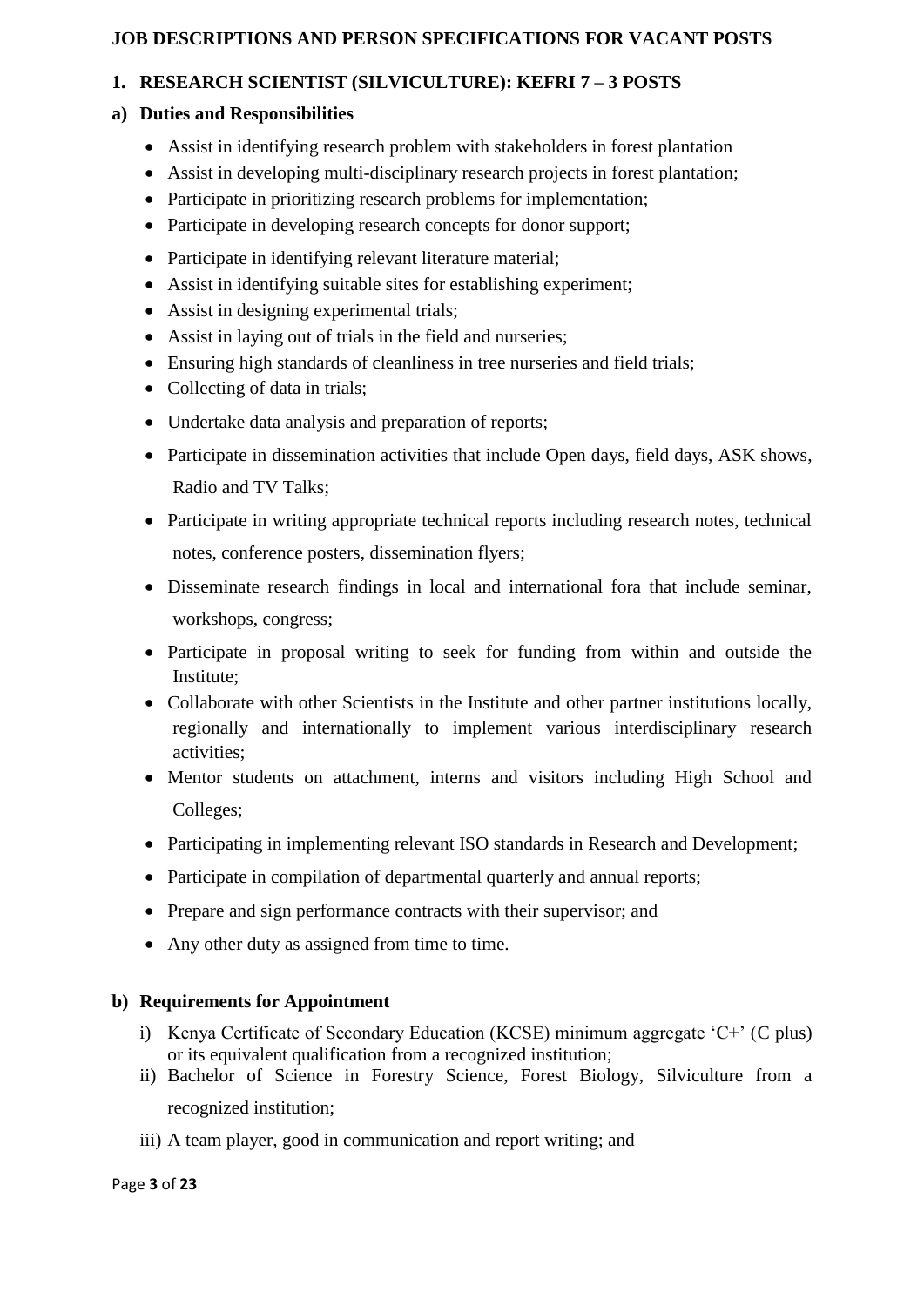iv) Certificate in Computer Applications from a recognized institution.

## **2. RESEARCH SCIENTIST (WOOD SCIENCE) : KEFRI 7 – 2 POSTS**

## **a) Duties and Responsibilities**

- Assist in research problem identification with stakeholders in Wood Science/Composites;
- Assist in developing multi-disciplinary research projects in Wood Science/ Composites;
- Participate in prioritizing research problems for implementation;
- Participate in developing research concepts for donor support;
- Participate in identifying relevant literature material;
- Participating in identifying suitable sites for establishing experiment;
- Participate in design and implementation of experiments;
- Assist in data collection, analysis and preparation of reports;
- Participate in writing appropriate technical reports including Peer reviewed Journal papers, research notes, technical notes, conference posters, dissemination flyers;
- Participate in dissemination activities that include Open days, field days, ASK shows, Radio and TV Talks;
- Disseminate research findings in local and international fora that include seminar, workshops, congress;
- Participate in proposal writing to seek for funding from within and outside the Institute;
- Supervise and mentor junior technical staff, interns, students on attachment and visitors including High School, Colleges;
- Collaborate with other Scientists in the Institute and other partner institutions locally, regionally and internationally to implement various interdisciplinary research activities;
- Participate in implementing relevant ISO standards in Research and Development;
- Participate in compilation of departmental quarterly and annual reports
- Prepare and sign performance contracts with their supervisor; and
- Any other duty as assigned from time to time.

# **b) Requirements for Appointment**

i) Kenya Certificate of Secondary Education (KCSE) minimum aggregate 'C+' (C plus) or its equivalent qualification from a recognized institution;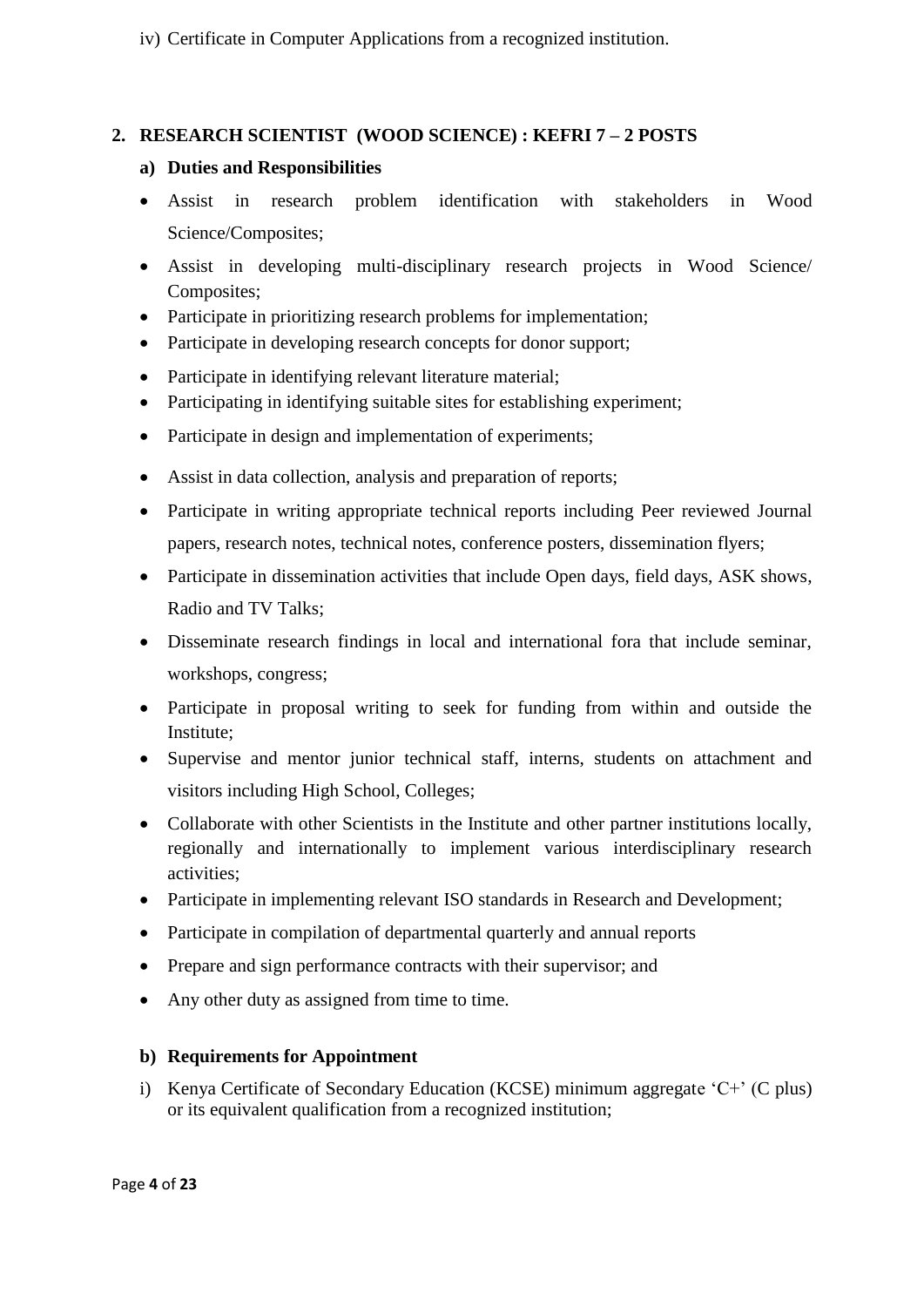- ii) Bachelor of Science in Wood Science and Technology/Industrial Processing or its equivalent from a recognized institution;
- iii) A team player, good in communication and report writing; and
- iv) Certificate in Computer Applications from a recognized institution.

# **3. RESEARCH SCIENTIST (FOREST CATCHMENT AND HYDROLOGY : KEFRI 7 – 1 POST**

# **a) Duties and Responsibilities**

- Participate in planning and studying relationships between rainfall, soil water and water use by tree species in different agro-ecological zone;
- Assist in developing and coordinating multi-disciplinary research on ecosystem-based management, land-use, biodiversity, climate change and hydrology;
- Assist in studying and analysis of the relationships between Forest ecosystems /plants and hydrology;
- Participate in identifying knowledge gaps in hydrology for specific forest ecosystems and developing strategies/technologies to mitigate the gaps in order to improve their ecological integrity;
- Participate in conducting assessments and evaluations of forest hydrology in different ecosystems to guide management and conservation initiatives;
- Assist in data collection, analysis and preparation of reports;
- Participate in dissemination activities that include Open days, field days, ASK shows, Radio and TV Talks;
- Supervise and mentor junior staff and students on attachment in hydrology;
- Proposal writing to seek for funding from within and outside the Institute;
- Collaborate with other Scientists in the Institute and other partner institutions locally, regionally and internationally to implement various interdisciplinary research activities;
- Disseminating research findings in local and international fora that include seminar, workshops, congress;
- Participate in implementing relevant ISO standards in Research and Development:
- Participate in compilation of departmental quarterly and annual reports
- Prepare and sign performance contracts with their supervisor; and
- Any other duty as assigned from time to time.

- i) Kenya Certificate of Secondary Education (KCSE) minimum aggregate 'C+' (C plus) or its equivalent qualification from a recognized institution;
- ii) Bachelor of Science degree in Forest hydrology/ Watershed Management or its equivalent from a recognized institution;
- iii) A team player, good in communication and report writing; and
- iv) Certificate in Computer Applications from a recognized institution.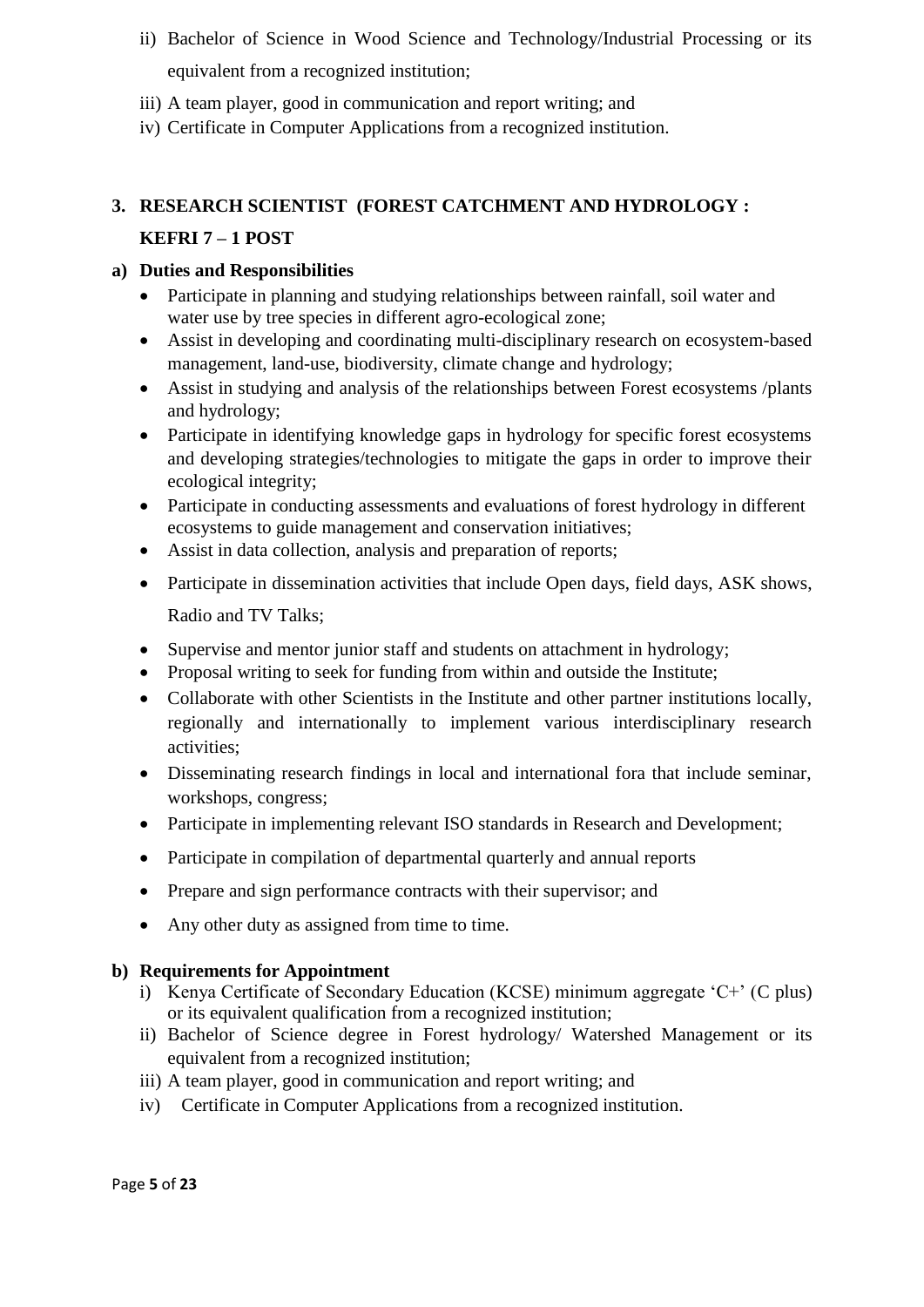# **4. RESEARCH SCIENTIST (TREE PHYSIOLOGY) : KEFRI 7 – 1 POST**

## **a) Duties and Responsibilities**

- Participate in planning and studying relationships between rainfall, soil water, water use and tree physiology;
- Assist in developing and coordinating multi-disciplinary research on ecosystem-based management, land-use, biodiversity and tree physiology;
- Participate in planning and undertaking experiments to study, measure and understand how plant behavior in different eco-systems;
- Assist in conducting experiments on the effects of environmental factors, such as rainfall, temperature, sunlight, soil, topography and disease, on plant growth;
- Assist in prioritizing research problems for implementation in tree physiology;
- Participate in developing research concepts for donor support;
- Participate in identifying relevant literature material;
- Participate in identifying suitable sites for establishing experiment;
- Participate in designing experimental trials to study tree physiology;
- Participate in laying out of trials in the field and nurseries;
- Undertake data collection from the trial, conduct data analysis and preparation of reports;
- Participating in writing appropriate technical reports including research notes, technical notes, conference posters, dissemination flyers;
- Participate in dissemination activities that include Open days, field days, ASK shows, Radio and TV Talks;
- Assist in disseminating research findings in local and international fora that include seminar, workshops, congress;
- Participate in proposal writing to seek for funding from within and outside the Institute;
- Supervise and mentor junior staff, interns, students on attachment and visitors including High School, Colleges;
- Participate in implementing relevant ISO standards in Research and Development:
- Participate in compilation of departmental quarterly and annual reports;
- Prepare and sign performance contracts with their supervisor; and
- Any other duty as assigned from time to time.

# **b) Requirements for Appointment**

i) Kenya Certificate of Secondary Education (KCSE) minimum aggregate 'C+' (C plus) or its equivalent qualification from a recognized institution;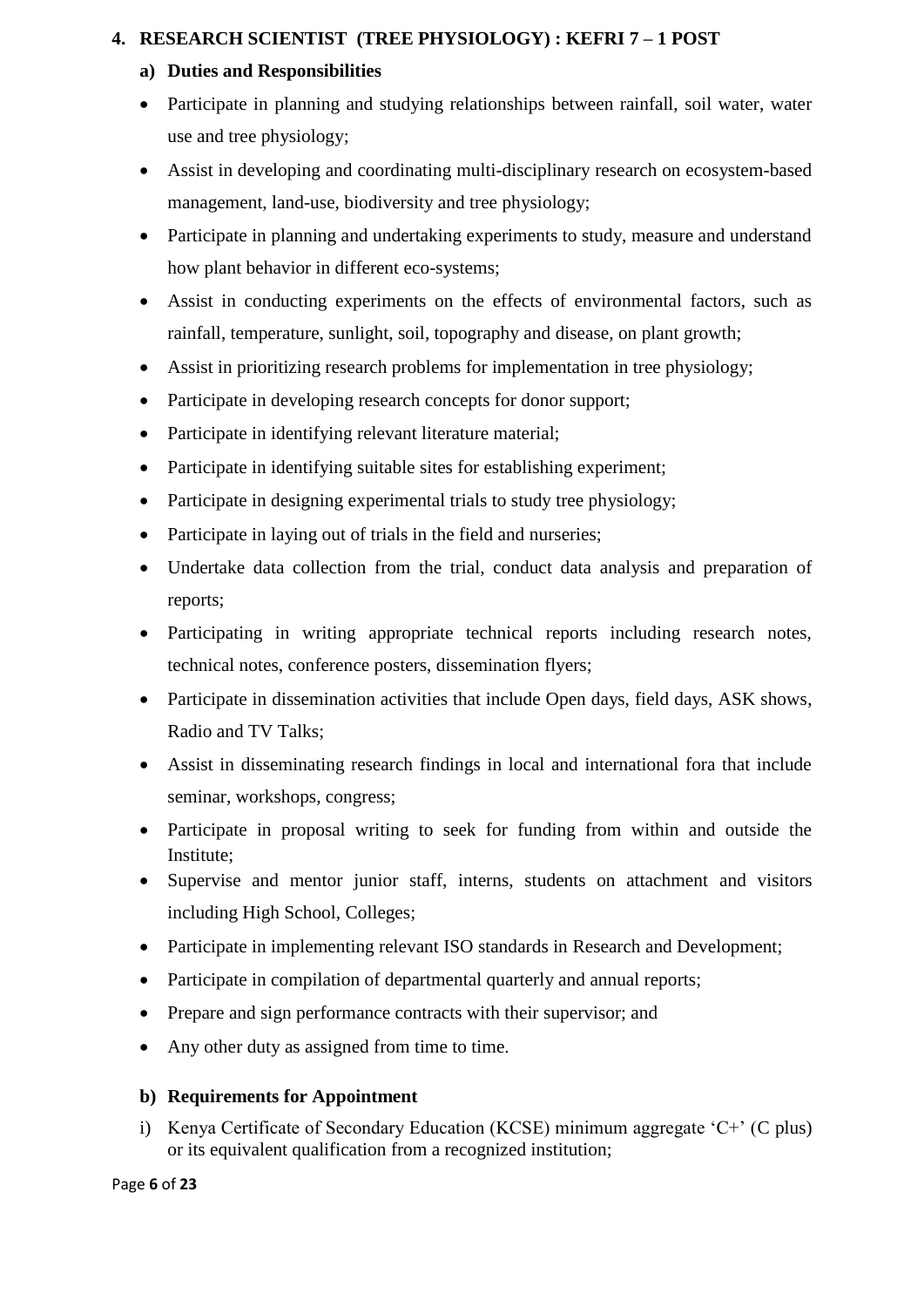- ii) Bachelor of Science Degree in Forestry, Botany, Ecology or its equivalent from a recognized Institution;
- iii) A team player, good in communication and report writing; and
- iv) Certificate in Computer Applications from a recognized institution.

# **5. RESEARCH SCIENTIST (CLIMATE CHANGE) : KEFRI 7 – 2 POSTS**

#### **a) Duties and Responsibilities**

- Participate in research problem identification with stakeholders in climate change;
- Assist in developing multi-disciplinary research projects in climate change;
- Participate in prioritizing research problems for implementation in different eco-regions;
- Participate in developing research concepts for donor support;
- Participate in identifying relevant literature material;
- Participating in identifying suitable sites for establishing experiment;
- Participate in design and implementation of experiments;
- Assist in data collection, analysis and preparation of reports;
- Participate in writing appropriate technical reports including Peer reviewed Journal papers, research notes, technical notes, conference posters, dissemination flyers;
- Participate in dissemination activities that include Open days, field days, ASK shows, Radio and TV Talks;
- Disseminate research findings in local and international fora that include seminar, workshops, congress;
- Participate in proposal writing to seek for funding from within and outside the Institute;
- Supervise and mentor junior technical staff, interns, students on attachment and visitors including High School, Colleges;
- Collaborate with other Scientists in the Institute and other partner institutions locally, regionally and internationally to implement various interdisciplinary research activities;
- Participate in implementing relevant ISO standards in Research and Development:
- Participate in compilation of departmental quarterly and annual reports
- Preparing and signing performance contracts with their supervisor; and
- Any other duty as assigned from time to time.

## **b) Requirements for Appointment**

- i) Kenya Certificate of Secondary Education (KCSE) minimum aggregate 'C+' (C plus) or its equivalent qualification from a recognized institution;
- ii) Bachelor of Science Degree in Forestry, Natural Resource Management, Environmental Science, Climate Change or its equivalent from a recognized Institution;
- iii) A team player, good in communication and report writing; and

Page **7** of **23**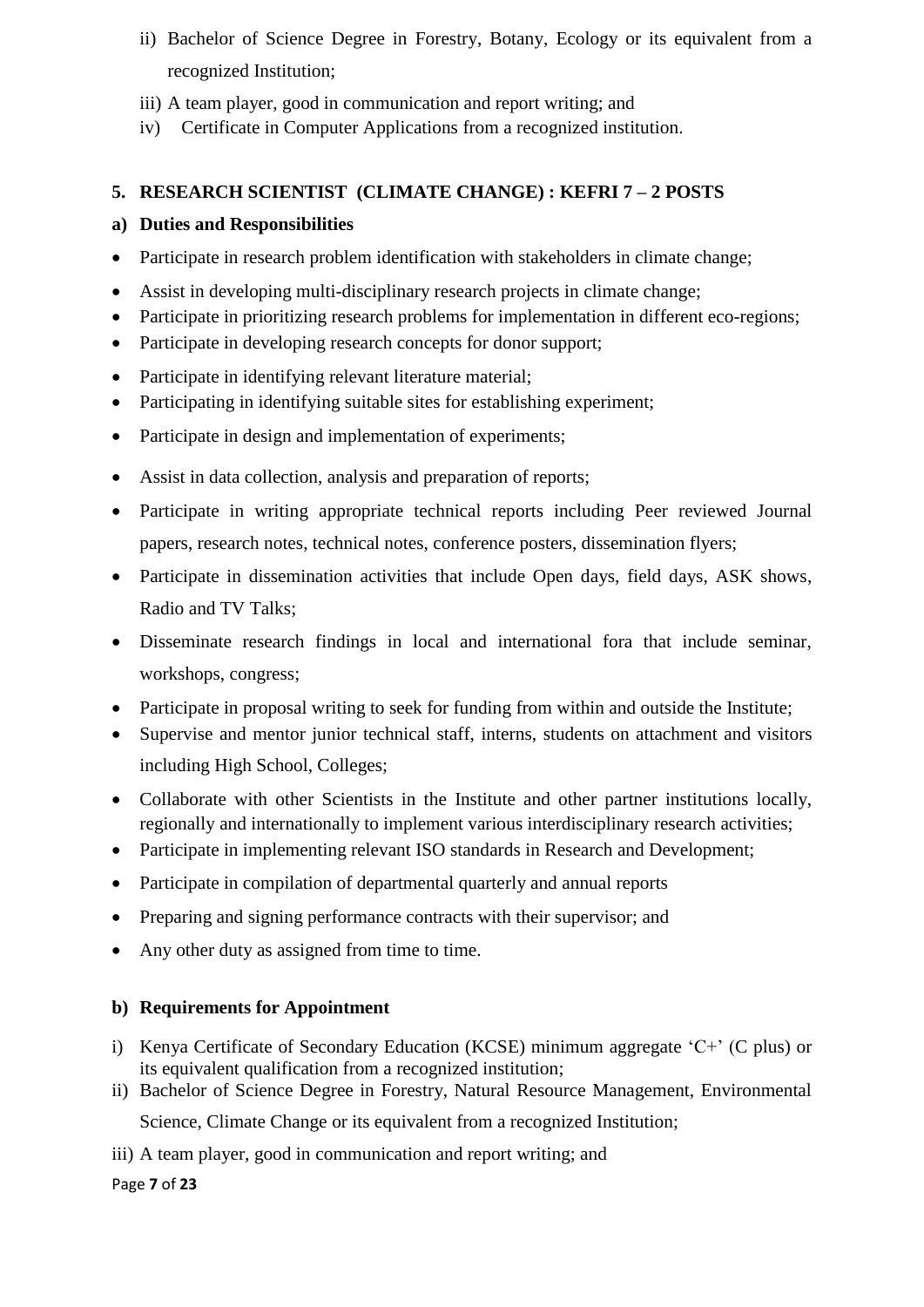# **6. RESEARCH SCIENTIST (MOLECULAR SCIENCE): KEFRI 7 -1 POST**

## **a) Duties and Responsibilities**

- Assist in research problem identification with stakeholders in the area of biotechnology/ molecular science;
- Participate in conceptualization, formulation, design and implementation of multidisciplinary research projects/programmes in biotechnology/ molecular science;
- Assist in prioritizing research problems for implementation;
- Participate in developing research concepts for donor support;
- Participate in identifying relevant literature material;
- Participate in identification of laboratory ingredients and consumables required for different experiments;
- Participate in ordering of laboratory chemicals and consumables;
- Ensuring cleanliness in laboratories and glass houses;
- Ensuring safe disposal of hazards laboratory waste;
- Assist in data collection, analysis and preparation of reports;
- Participate in writing appropriate technical reports including research notes, technical notes, conference posters, dissemination flyers;
- Participate in dissemination activities that include Open days, field days, ASK shows, Radio and TV Talks;
- Participate in disseminating research findings in local and international fora that include seminar, workshops, congress;
- Participate in proposal writing to seek for funding from within and outside the Institute;
- Supervise and mentor junior staff, interns, students on attachment and visitors including High School, Colleges;
- Participate in implementing relevant ISO standards in Research and Development;
- Participate in compilation of departmental quarterly and annual reports
- Prepare and sign performance contracts with their supervisor; and
- Any other duty as assigned from time to time.

- i) Kenya Certificate of Secondary Education (KCSE) minimum aggregate 'C+' (C plus) or its equivalent qualification from a recognized institution;
- ii) Bachelor of Science Degree in Biotechnology or its equivalent qualification from a recognized Institution;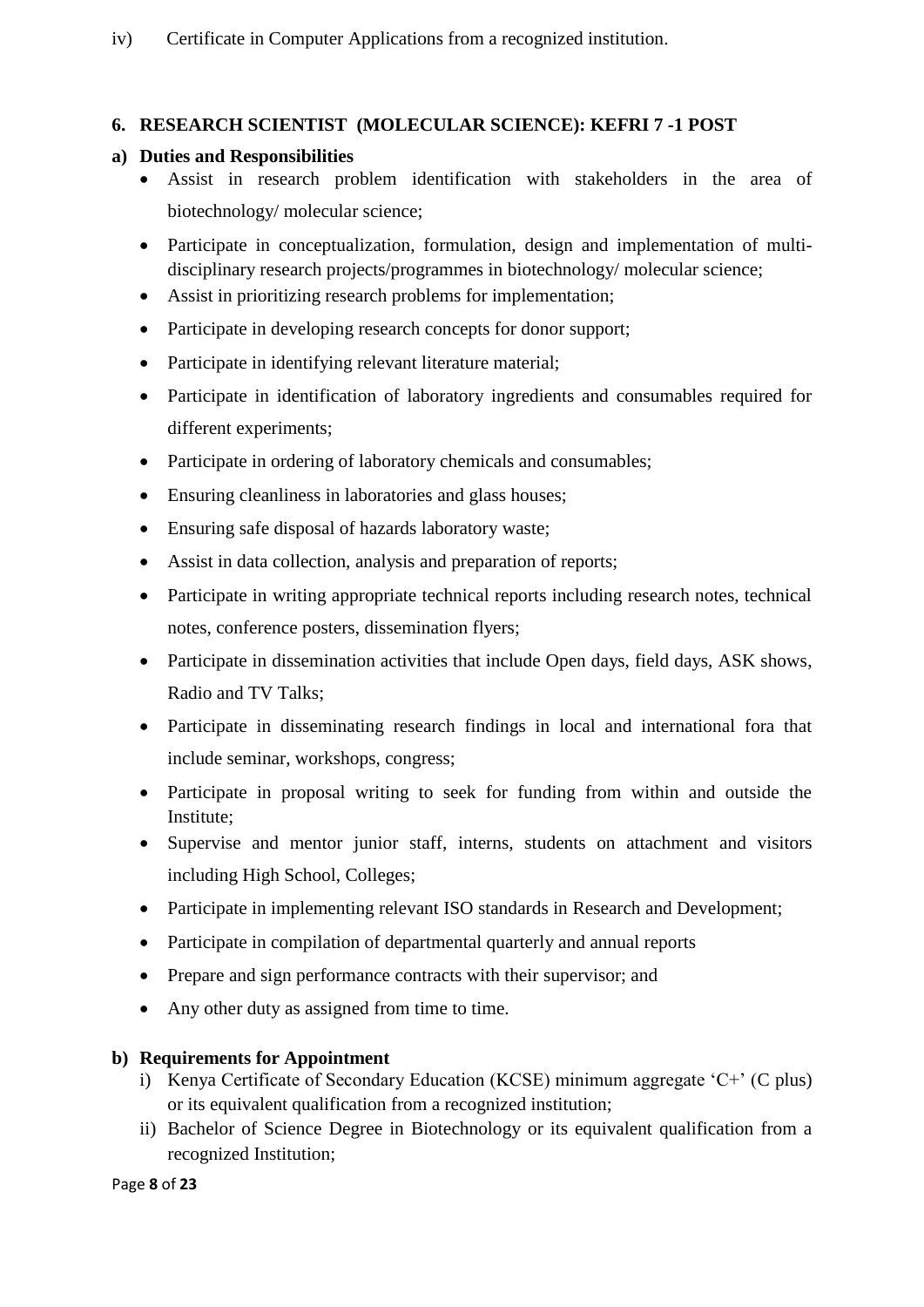- iii) A team player, good in communication and report writing; and
- iv) Certificate in Computer Applications from a recognized institution.

# **7. RESEARCH SCIENTIST (PATHOLOGY): KEFRI 7 – 2 POSTS**

## **a) Duties and Responsibilities**

- Assist in identifying research problem with stakeholders in pathology;
- Participate in prioritizing research problems for implementation;
- Assist in developing research concepts;
- Participate in identifying relevant literature material;
- Participate in identification of laboratory ingredients and consumables required for different experiments;
- Participate in ordering of laboratory chemicals and consumables;
- Ensuring cleanliness in laboratories;
- Ensuring safe disposal of hazards laboratory waste;
- Assist in data collection, analysis and preparation of reports;
- Participate in writing appropriate technical reports including research notes, technical notes, conference posters, dissemination flyers;
- Participate in the implementation of dissemination activities that include Open days, field days, ASK shows, Radio and TV Talks;
- Participate in disseminating research findings in local and international fora that include seminar, workshops, congress;
- Participate in proposal writing to seek for funding from within and outside the Institute;
- Supervise and mentor junior staff, interns, students on attachment and visitors including High School, Colleges;
- Participate in implementing relevant ISO standards in Research and Development;
- Participate in compiling of departmental quarterly and annual reports
- Prepare and sign performance contracts with their supervisor; and
- Any other duty as assigned from time to time.

- i) Kenya Certificate of Secondary Education (KCSE) minimum aggregate 'C+' (C plus) or its equivalent qualification from a recognized institution;
- ii) Bachelor of Science in Forestry Science, Forest Biology, Botany or its equivalent from a recognized institution;
- iii) A team player, good in communication and report writing; and
- iv) Certificate in Computer Applications from a recognized institution.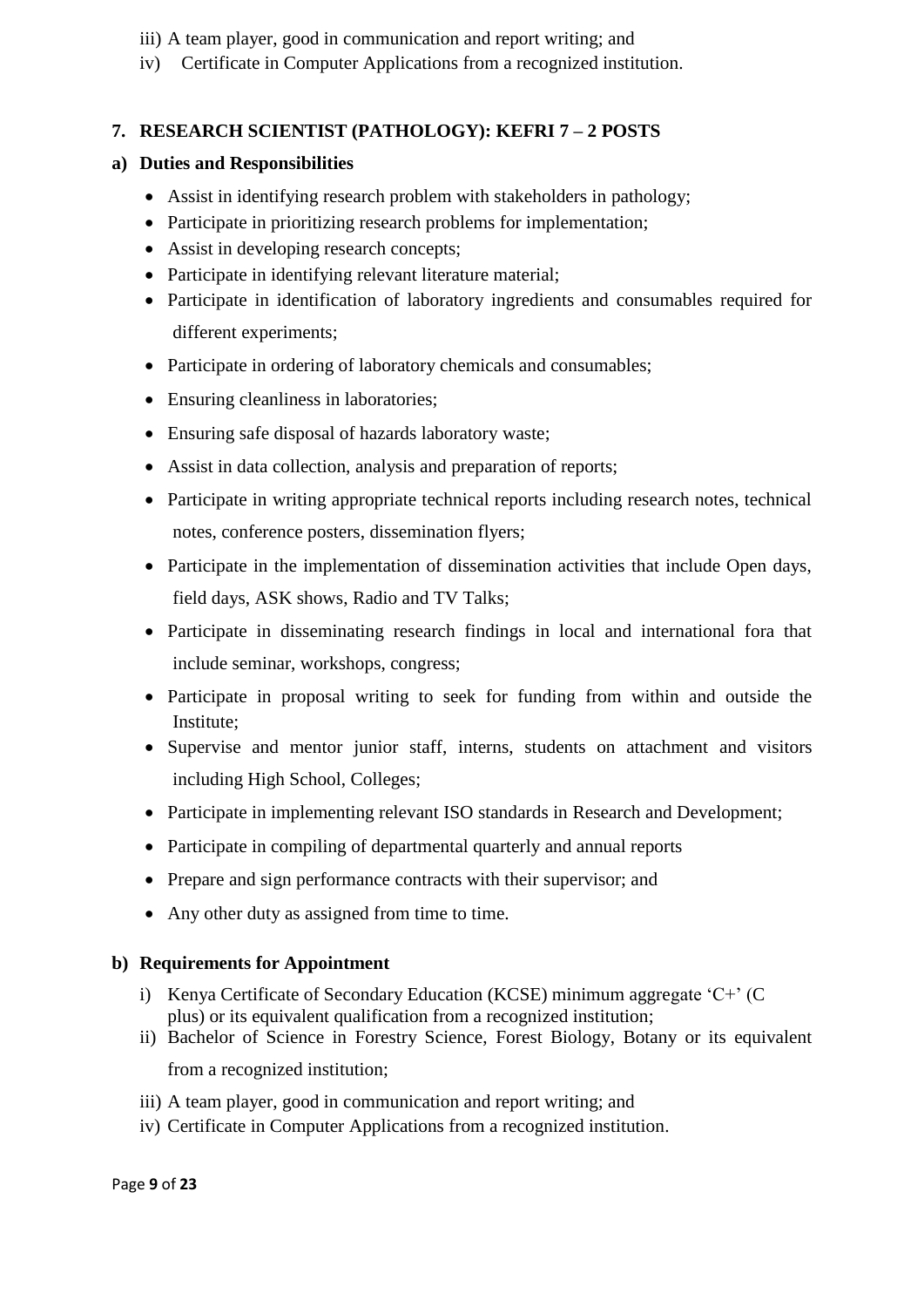# **8. RESEARCH SCIENTIST (ENVIRONMENTAL/ AGRICULTURAL ECONOMICS) : KEFRI 7 - 1 POST**

- Participate in the Conceptualization, planning, implementation, monitoring and evaluating of R&D projects /programmes /activities;
- Assist in collection and analysis of economic data on forest enterprises and markets using cost benefit analysis, econometric and marketing efficiency tools and procedures on farm household surveys, market value chain surveys, value addition processing, comparative land use/enterprises analysis, technology impact surveys, wealth indices, price analysis, and reviews of statistical data;
- Participate in integration of economics and market research in forestry research and development processes by carrying out cost benefits analysis of technology innovation and competitiveness of proposed technologies on existing forest practices/technologies to gauge research benefits and impacts;
- Contribute to the understanding on the role of land use economics and market studies to enhance technology adoption and socioeconomic impacts of technologies on the livelihoods/environment and human development;
- Participate in the assessment of the role of forest sector in socioeconomic development through monitoring the roles of industry and forest-based enterprises in forest technology adoption and development of models for linking tree growers to various vibrant markets niches in the country/export/imports by undertaking market surveys, national and regional trade in forest and natural products;
- Participate in collecting data and developing tolls for linking the forest sector economics to national accounting leading to improved contribution of forest sector to national accounting;
- Assisting other KEFRI programs in mainstreaming economics to research and project activities;
- Assist in developing concepts and proposals for internal and external donor support;
- Participate in the implementation of dissemination activities that include Open days, field days, ASK shows, Radio and TV Talks;
- Participate in disseminating research findings in local and international fora that include seminar, workshops, congress;
- Participate in writing appropriate technical reports including research notes, technical notes, policy briefs, conference posters, dissemination flyers;
- Mentor students on attachment, interns and visitors including High School and Colleges;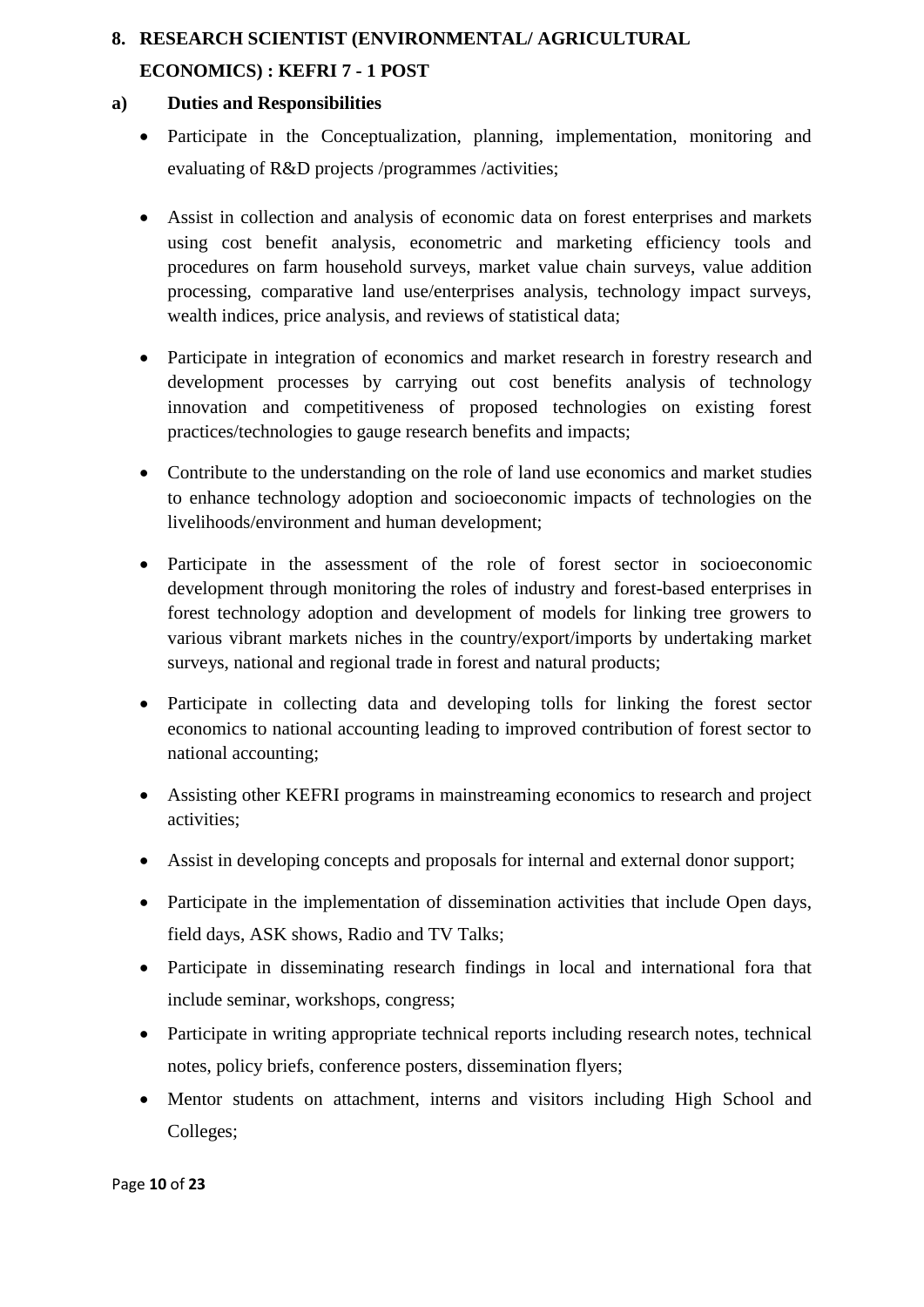- Participate in implementing relevant ISO standards in Research and Development;
- Participate in compilation of departmental quarterly and annual reports;
- Prepare and sign performance contracts with their supervisor; and
- Any other duty as assigned from time to time.

- i) Kenya Certificate of Secondary Education (KCSE) minimum aggregate 'C+' (C plus) or its equivalent qualification from a recognized institution;
- ii) Bachelor of Science degree in Forestry, Agricultural Economics or its equivalent from a recognized Institution;
- iii) A team player, good in communication and report writing; and
- iv) Computer Literacy especially in Excel, SAS, SPSS or relevant economic packages.

# **9. RESEARCH SCIENTIST (TAXONOMY): KEFRI 7 – 1 POST**

## **a) Duties and Responsibilities**

- Assist in research problem identification in taxonomy;
- Assist in ensuring that all scientific work in KEFRI is performed with correctly named plants;
- Participating in all aspects of conservation, inventory and mapping of vegetation resources;
- Assist in ensuring that voucher specimens permitting future checking are deposited in KEFRI herbarium;
- Assist in maintaining and developing KEFRI herbarium;
- Assist in development of research concepts and projects in taxonomy;
- Assist in designing and implementation of experiments;
- Assist in data collection, analyses and report writing;
- Participate in the implementation of dissemination activities that include Open days, field days, ASK shows, Radio and TV Talks;
- Participate in disseminating research findings in local and international fora that include seminar, workshops, congress;
- Participate in writing appropriate technical reports including research notes, technical notes, policy briefs, conference posters, dissemination flyers;
- Mentor students on attachment, interns and visitors including High School and Colleges;
- Participate in implementing relevant ISO standards in Research and Development;
- Participate in compilation of departmental quarterly and annual reports;
- Prepare and sign performance contracts with their supervisor; and

Page **11** of **23**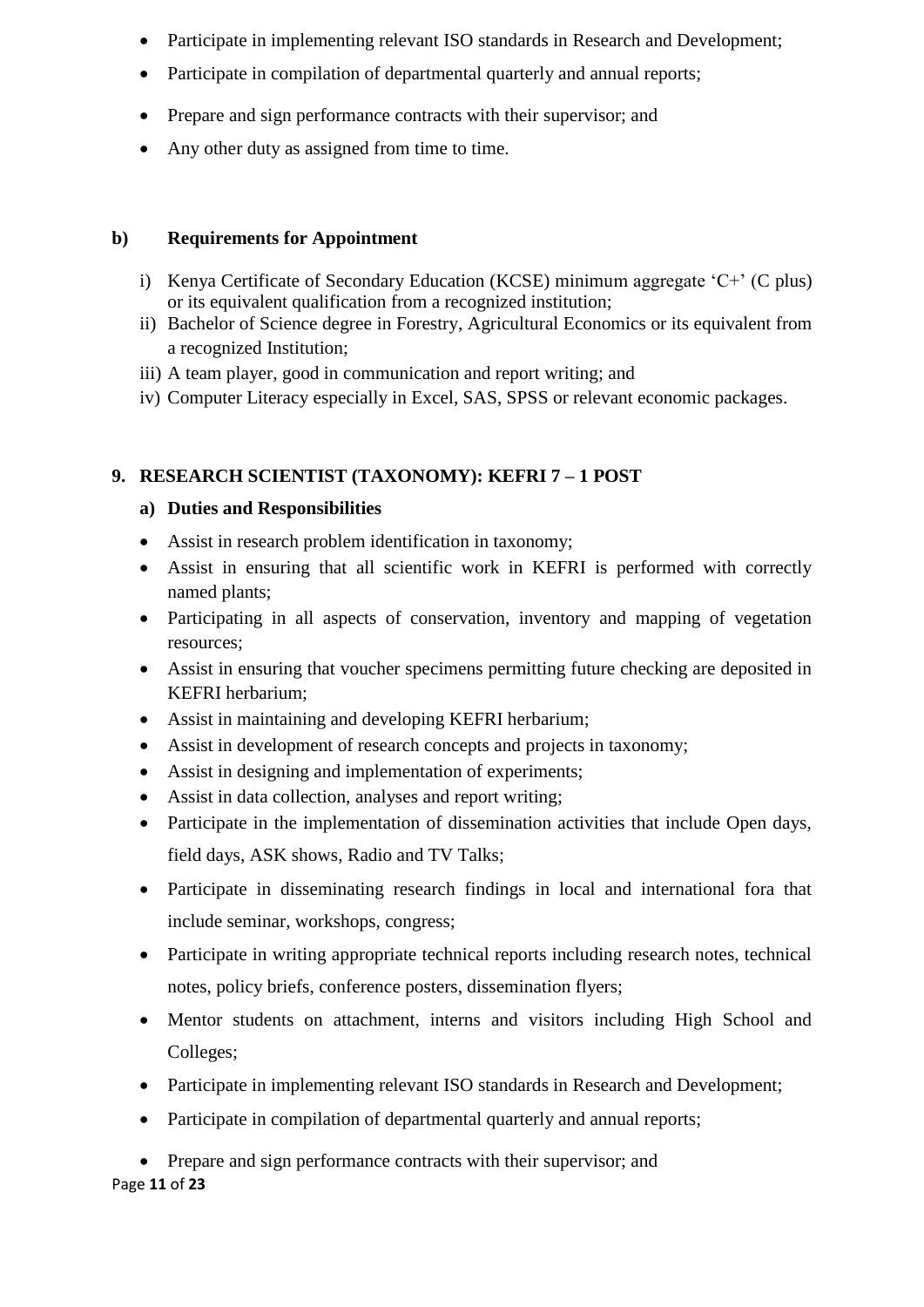• Any other duty as assigned from time to time.

#### **b) Requirements for Appointment**

- i) Kenya Certificate of Secondary Education (KCSE) minimum aggregate 'C+' (C plus) or its equivalent qualification from a recognized institution;
- ii) Bachelor of Science Degree in Forestry, Natural Resource Management, Environmental Science, Agroforestry or equivalent from a recognized Institution;
- iii) A team player, good in communication and report writing; and
- iv) Certificate in Computer Applications from a recognized institution.

## **10. RESEARCH SCIENTIST (GENERAL FORESTRY): KEFRI 7 – 7 POSTS**

- Assist in problem identification and analysis;
- Assist in planning and over-seeing field work, and acting as in-field leader for foresters and technicians.
- Assist in developing and coordinating multi-disciplinary research on ecosystem-based management, land-use, biodiversity and climate change;
- Assist in studying and analyzing the relationships among plants, animals and land, as well as the effects of humans on dryland forests resources;
- Assist in identifying knowledge gaps in ecology for specific forest ecosystems and developing strategies/technologies to mitigate the gaps in order to improve their ecological integrity;
- Assist in capturing, processing and analyzing data;
- Assist in data collection, analyses and report writing;
- Participate in the implementation of dissemination activities that include Open days, field days, ASK shows, Radio and TV Talks;
- Participate in disseminating research findings in local and international fora that include seminar, workshops, congress;
- Participate in writing appropriate technical reports including research notes, technical notes, policy briefs, conference posters, dissemination flyers;
- Mentor students on attachment, interns and visitors including High School and Colleges;
- Participate in implementing relevant ISO standards in Research and Development;
- Participate in compilation of departmental quarterly and annual reports;
- Prepare and sign performance contracts with their supervisor; and
- Any other duty as assigned from time to time.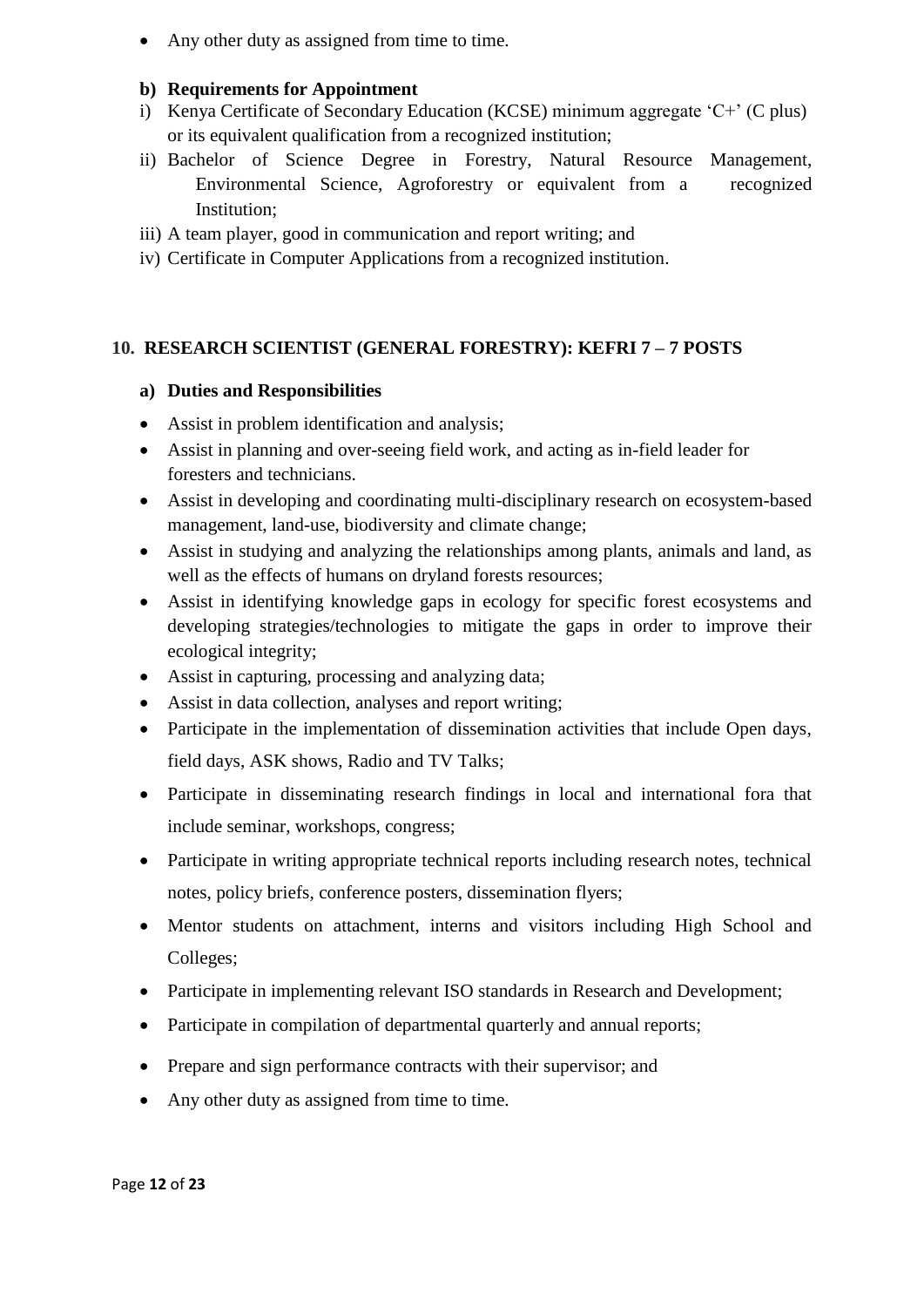- i) Kenya Certificate of Secondary Education (KCSE) minimum aggregate 'C+' (C plus) or its equivalent qualification from a recognized institution;
- ii) Bachelor of Science Degree in Forestry or its equivalent from a recognized Institution;
- iii) A team player, good in communication and report writing; and
- iv) Certificate in Computer Applications from a recognized institution.

# **11. ASSISTANT FORESTER: KEFRI 9 – 2 POSTS**

- Identifying the staff requirement for different operations:
- Identifying and acquisitioning the necessary tools and equipment for field operations;
- Scheduling of data collection in trials in consultation with responsible research scientists;
- Liaising with scientists to facilitate data collection and management;
- Ensuring adherence to seed collection, handling and dispatch standards;
- Ensuring adherence to seedling production standards;
- Disseminating research findings;
- Monitoring, reporting and control of forest pests and diseases;
- Manage Forest Estate;
- Supervise removal of forest products;
- Promote forestry technologies and application of research results amongst stakeholders;
- Prepare planting sites;
- Undertake establishment and protection of experimental plots;
- Assess experiments and collect data;
- Guiding, supervising mentoring field operation staff; and
- Any other duty as assigned from time to time.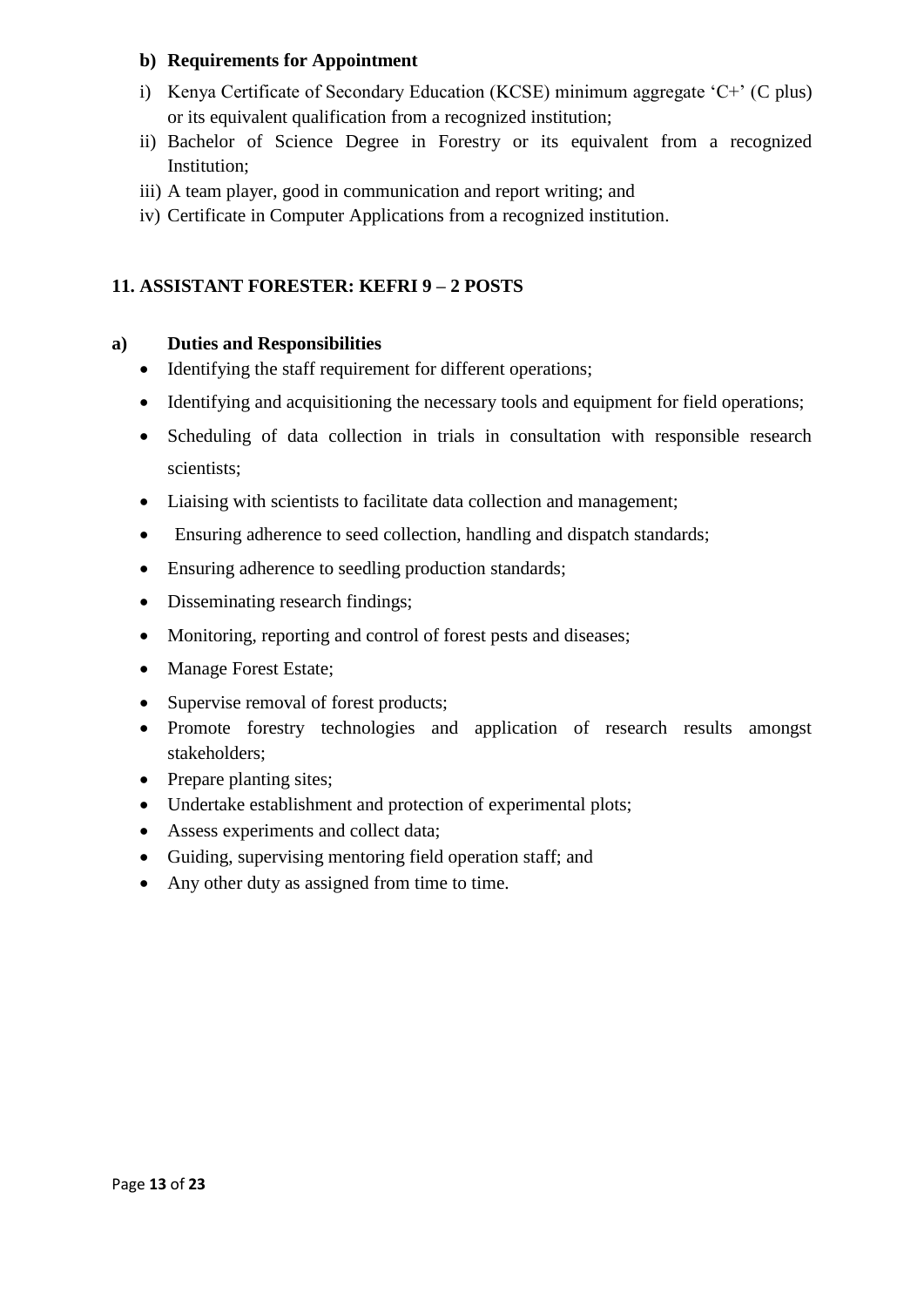- i) Kenya Certificate of Secondary Education (KCSE) minimum grade "C-" (C Minus) or its equivalent qualification from a recognized institution;
- ii) Diploma in Forestry from a recognized institution; and
- iii) Certificate in Computer Applications from a recognised institution.

# **12. ASSISTANT LABORATORY TECHNOLOGIST (ANALYTICAL CHEMISTRY):**

# **KEFRI 9 – 1 POST**

## **a) Duties and Responsibilities**

- Assist in collecting, preparing, managing and safely disposing samples and specimens;
- Participate in planning and evaluating laboratory services;
- Assist in carrying out analytical work;
- Assist in maintaining and preserving specimens and cultures;
- Recording experimental data:
- Keeping and maintaining laboratory records;
- Carry out basic maintenance of laboratory equipment;
- Clean laboratory apparatus, equipment and surface;
- Train and supervise students on attachment and staff in the unit;
- Carry out demonstrations for clients and visitors;
- Carrying out demonstrations of laboratory functions to clients/visitors; and
- Any other duty as assigned from time to time.

# **b) Requirements for Appointment**

- i) Kenya Certificate of Secondary Education (KCSE) minimum grade "C-" (C Minus) or its equivalent qualification from a recognized institution;
- ii) Diploma in Analytical Chemistry from a recognized institution;
- iii) Working experience in the same field is an added advantage; and
- iv) Certificate in Computer Applications from a recognised institution.

# **13. ASSISTANT LABORATORY TECHNOLOGIST (SEED): KEFRI 9– 2 POSTS**

- Assist in collecting, preparing, managing and safely disposing samples and specimens;
- Participate in planning and evaluating laboratory services;
- Assist in carrying out analytical work;
- Assist in maintaining and preserving specimens and cultures;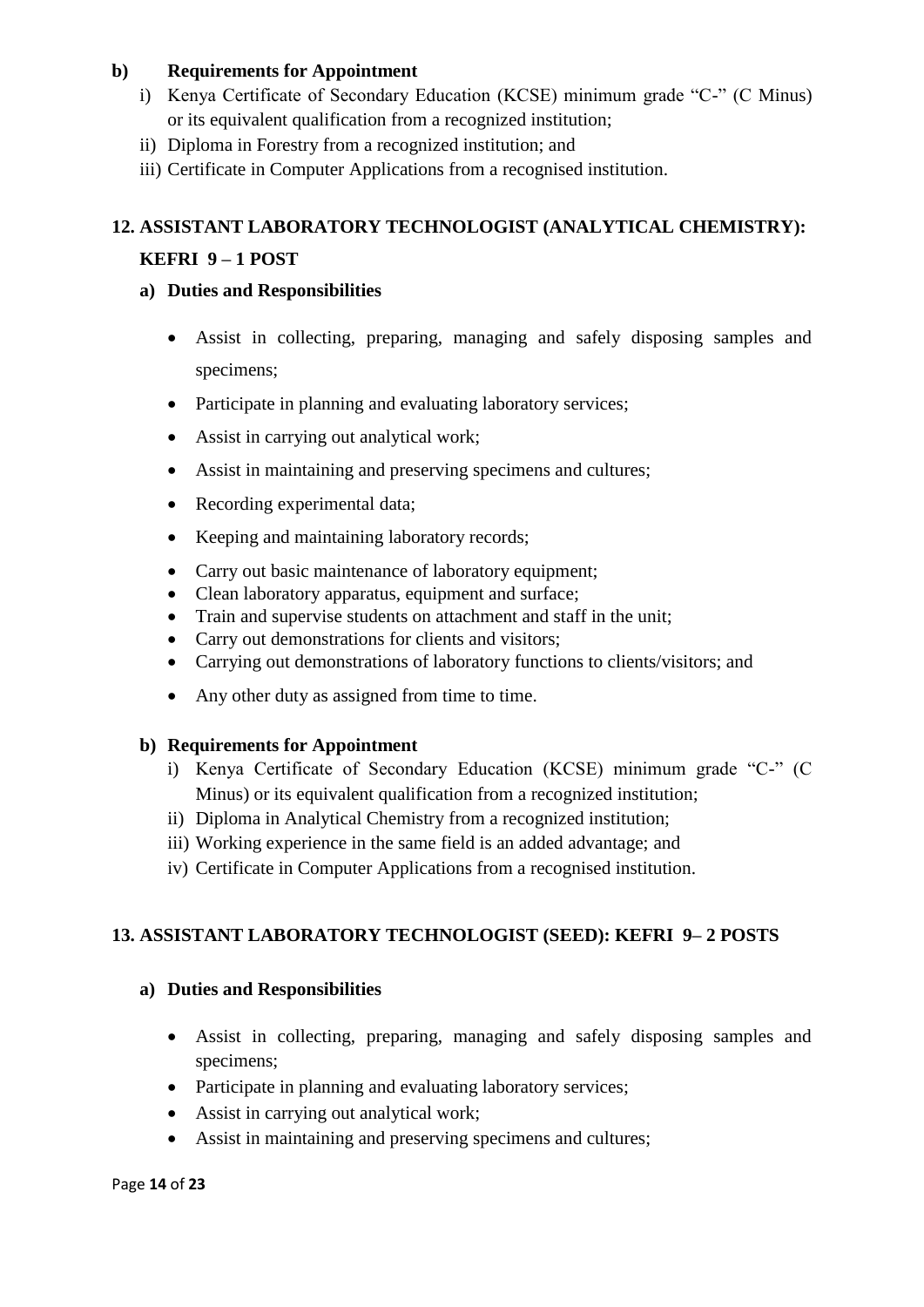- Recording experimental data;
- Keeping and maintaining laboratory records;
- Carry out basic maintenance of laboratory equipment;
- Clean laboratory apparatus, equipment working and working surfaces;
- Train and supervise students on attachment and staff in the unit;
- Carry out demonstrations for clients and visitors:
- Carrying out demonstrations of laboratory functions to clients/visitors; and
- Any other duty as assigned from time to time.

- i) Kenya Certificate of Secondary Education (KCSE) minimum grade "C-" (C Minus) or its equivalent qualification;
- ii) Diploma in Applied Biology from a recognized institution;
- iii) Working experience in the same field is an added advantage; and
- iv) Certificate in Computer Applications from a recognised institution.

## **14. ASSISTANT TECHNOLOGIST (TAXONOMY): KEFRI 9 – 1 POST**

## **a) Duties and Responsibilities**

- Participate in species identification and naming
- Assist in collecting, preparing, pressing and drying specimens;
- Mount herbarium voucher specimen on mounting board
- Assist in maintaining and preserving specimens and cultures;
- Recording experimental data:
- Keeping and maintaining laboratory records;
- Train and supervise students on attachment and staff in the unit;
- Carry out demonstrations for clients and visitors;
- Assist in ensuring that all scientific work in KEFRI is performed with correctly named plants;
- Undertake vegetation surveys, tree inventory and tree labelling
- Assist in compiling a checklists and distribution maps of tree species
- Assist in conservation, inventory and mapping of vegetation resources;
- Participate in depositing in KEFRI herbarium; voucher specimens permitting future checking;
- Assist in maintaining and developing KEFRI herbarium;
- Assist in data collection, preparation and analyses;
- Supervise interns and students on attachment; and
- Any other duty as assigned from time to time.

## **b) Requirements for Appointment**

i) Kenya Certificate of Secondary Education (KCSE) minimum grade "C-" (C Minus) or its equivalent qualification from a recognized institution;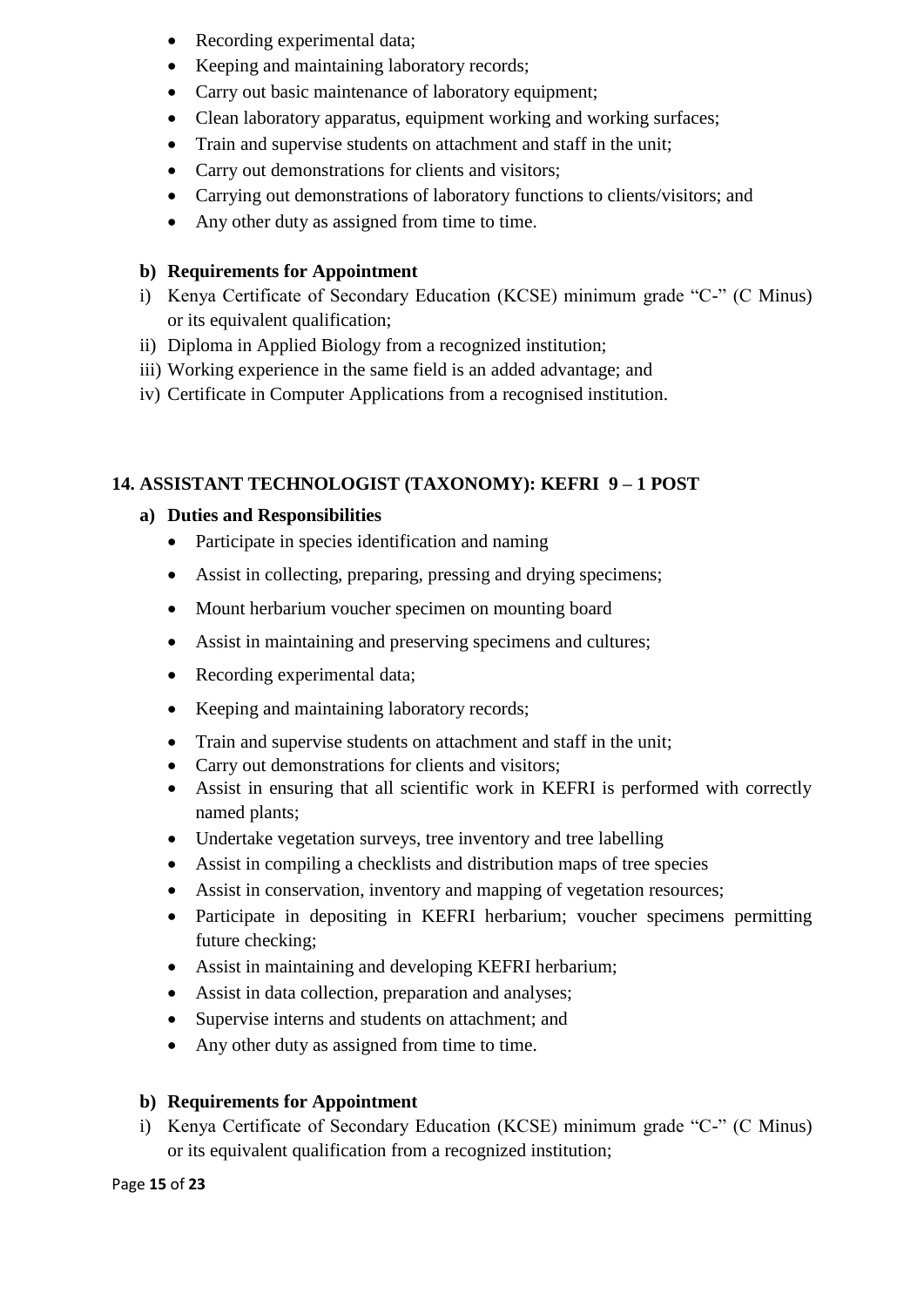- ii) Diploma in Applied Biology from a recognized institution;
- iii) Working experience in a herbarium field is an added advantage; and
- iv) Certificate in Computer Applications from a recognised institution.

# **15. ASSISTANT LABORATORY TECHNOLOGIST (PATHOLOGY): KEFRI 9 – 1**

#### **POST**

#### **a) Duties and Responsibilities**

- Collect, receive, prepare, manage and safely dispose samples and specimens;
- Prepare and standardize laboratory reagents and culture media for laboratory analysis and research activities;
- Maintain and preserve specimens in a reference database;
- Carry out analytical work and record results;
- Set up experimental plots and record field experimental data
- Keep laboratory records;
- Maintain and preserve specimens;
- Carry out routine standardization and maintenance of laboratory equipment;
- Undertake and keep inventory of laboratory equipment, chemicals and reagents;
- Train and supervise students on attachment and staff in the unit;
- Carry out demonstrations for clients and visitors;
- Participate in planning and evaluating laboratory services; and
- Any other duty as assigned from time to time.

#### **b) Requirements for Appointment**

- i) Kenya Certificate of Secondary Education (KCSE) minimum grade "C-" (C Minus) or its equivalent qualification from a recognized institution;
- ii) Diploma in Applied Biology or its equivalent from a recognized institution;
- iii) Working experience in the same field is an added advantage and
- iv) Certificate in Computer Applications from a recognised institution.

#### **16. MANAGER SUPPLY CHAIN MANAGEMENT: KEFRI 3– 1 POST**

- Providing leadership in the development of procurement policies and procedures to provide a framework within which procurement processes are carried out in adherence to the acceptable standards;
- Ensuring implementation of set procurement procedures to adhere to Public Procurement and Asset Disposal Act 2015;
- Developing and coordinating the preparation of annual procurement and disposal plans and their implementation;
- Carrying out pre-qualification of supplier's eligibility and qualification in doing business with the Institute;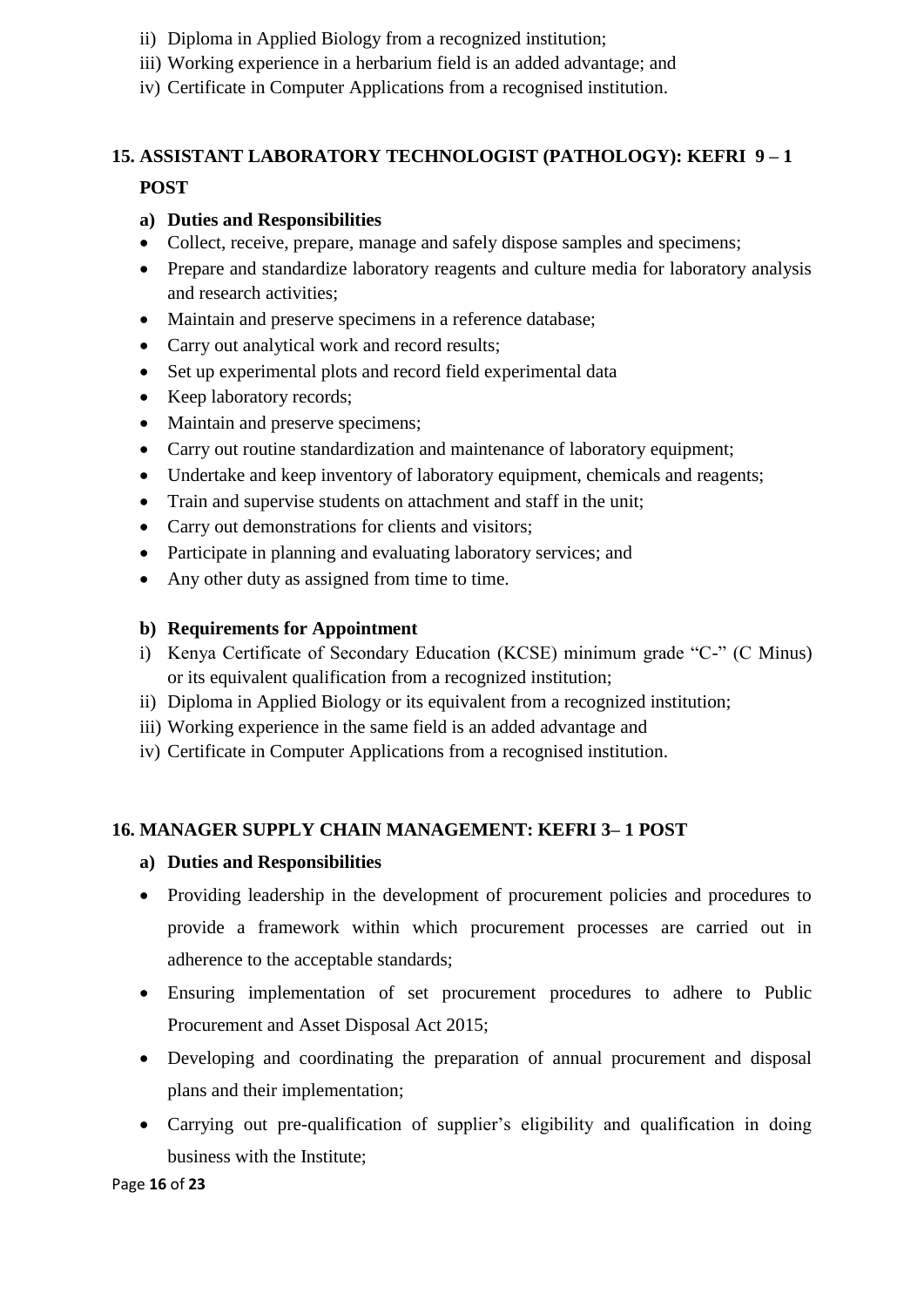- Preparing tender documents for issuance to suppliers in requesting their bids in response to the requirements of the Institute including user goods/ services specifications;
- Advertising tenders to the public on behalf of the Institute in accordance with the legal requirements and increasing competition in the tendering process as a mechanism for ensuring value for money;
- Conducting supplier appraisal to evaluate their performance in service provision to the Institute;
- Overseeing the disposal of obsolete stores to avoid further deterioration to the assets that would otherwise result to the economic loss to the institute;
- Drawing services and supply contracts between the institute and service providers/ contractors to bind the two parties in a legal engagement in the supply of the goods and services;
- Liaising with the user department to ensure effective implementation of contracts for goods, works and services;
- Providing secretarial services to committees' incidental to procurement of goods and services, and disposal of assets;
- Preparing professional opinion document based on tender evaluation report for approval or rejection by the Director/CEO;
- Preparing and file quarterly and annual procurement reports to Public Procurement Regulatory Institute (PPRA)in compliance with legal requirements;
- Monitoring and evaluating Supply Chain Management activities to ensure compliance with set regulations and with their effectiveness in meeting organizational needs;
- Preparing and negotiating the Division's performance contract to outline the specific tasks to be undertaken by the Division to contribute to the Institute's mandate;
- Allocating work to subordinates to ensure targets are effectively met;
- Evaluating the performance of staff in the Division to ascertain efficiency and effectiveness in work performance in meeting the objectives of the Division;
- Developing annual budget and work plans, to match operational requirements with available funds, control and manage the budget and expenditure;
- Mentoring, guiding and supervising subordinates through coaching and training to improve work performance;
- Any other duty as assigned from time to time.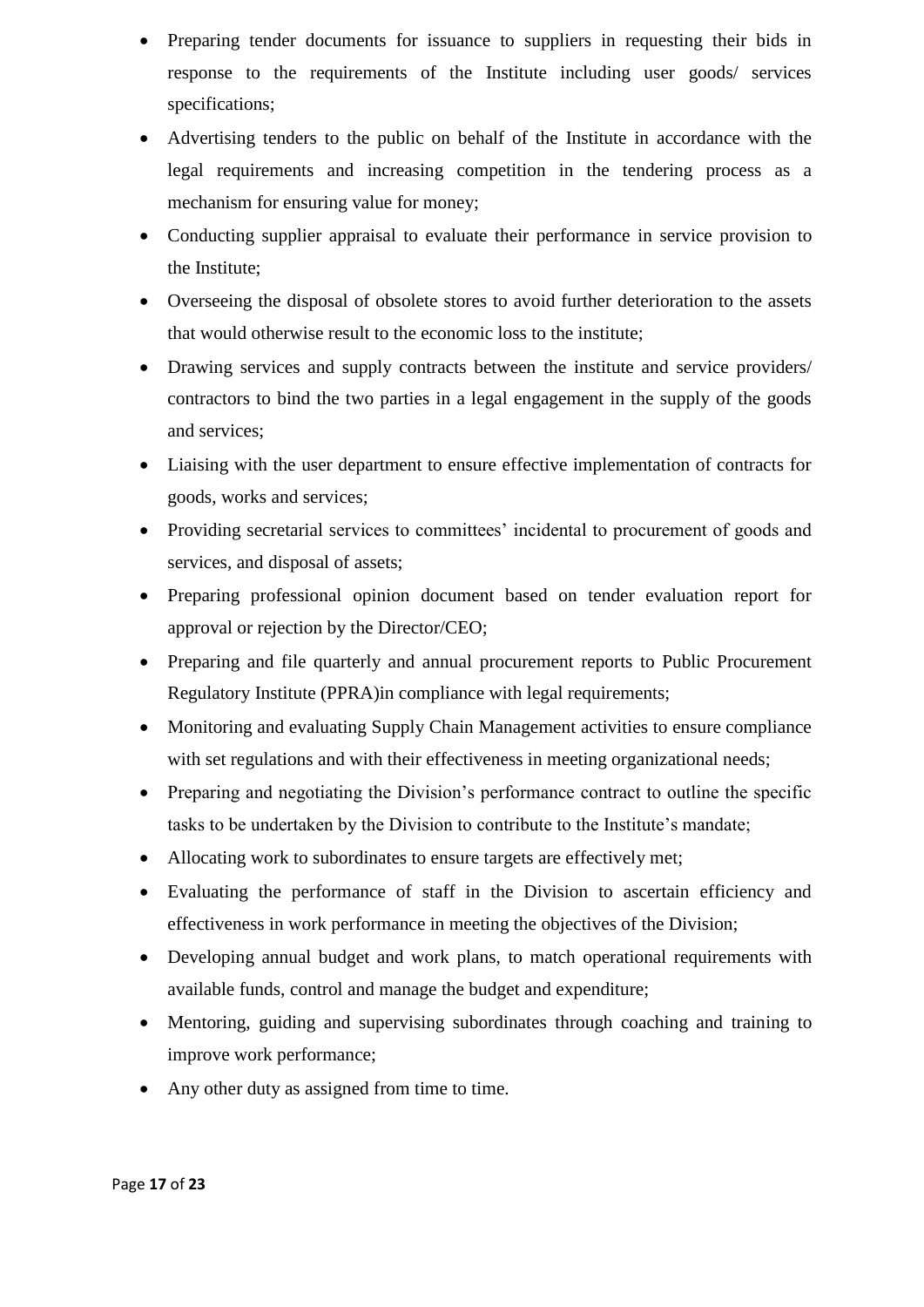- i)At least thirteen (13) years' relevant work experience, five (5) of which must have been in a management level in a comparable institution;
- ii) Masters Degree in Supply Chain Management, Logistics or relevant field from a recognized institution;
- iii) Bachelors Degree in Procurement, Purchasing, logistics, Business Administration, Commerce, Economics or its equivalent qualification from a recognized institution;
- iv) Diploma in Purchasing and Supplies Management from a Chartered Institute of Purchasing and Supplies (CIPS) or its equivalent qualification from a recognized institution;
- v) Kenya Certificate of Secondary Education (KCSE) minimum grade C+ (C plus) or its equivalent qualification from a recognized institution; or its equivalent;
- vi) Current practicing license from Kenya Institute of Supplies Management (KISM);
- vii)Member of professional body such as Kenya Institute of Supplies Management (KISM) or Chartered Institute of Purchasing and Supplies (CIPS) in good standing;
- viii) Attended a management course lasting not less than four (4) weeks from a recognized institution;
- ix) Proficiency in computer applications;
- x) Demonstrated good results in work performance; and
- xi) Fulfilled the requirements of Chapter six of the Constitution.

## **17. ACCOUNTANT: KEFRI 7– 2 POSTS**

- Collecting revenue and banking;
- Preparing expenditure reports based on approved budgets;
- Compiling and verifying records; processing accounting and transaction reports via computerised accounting systems;
- Preparing trial balance;
- Participating in preparation of final accounts;
- Maintaining and updating fixed asset register and safe keeping of invoices, receipts and accounts records;
- Posting cashbooks and undertaking bank reconciliations;
- Accounting for project funds;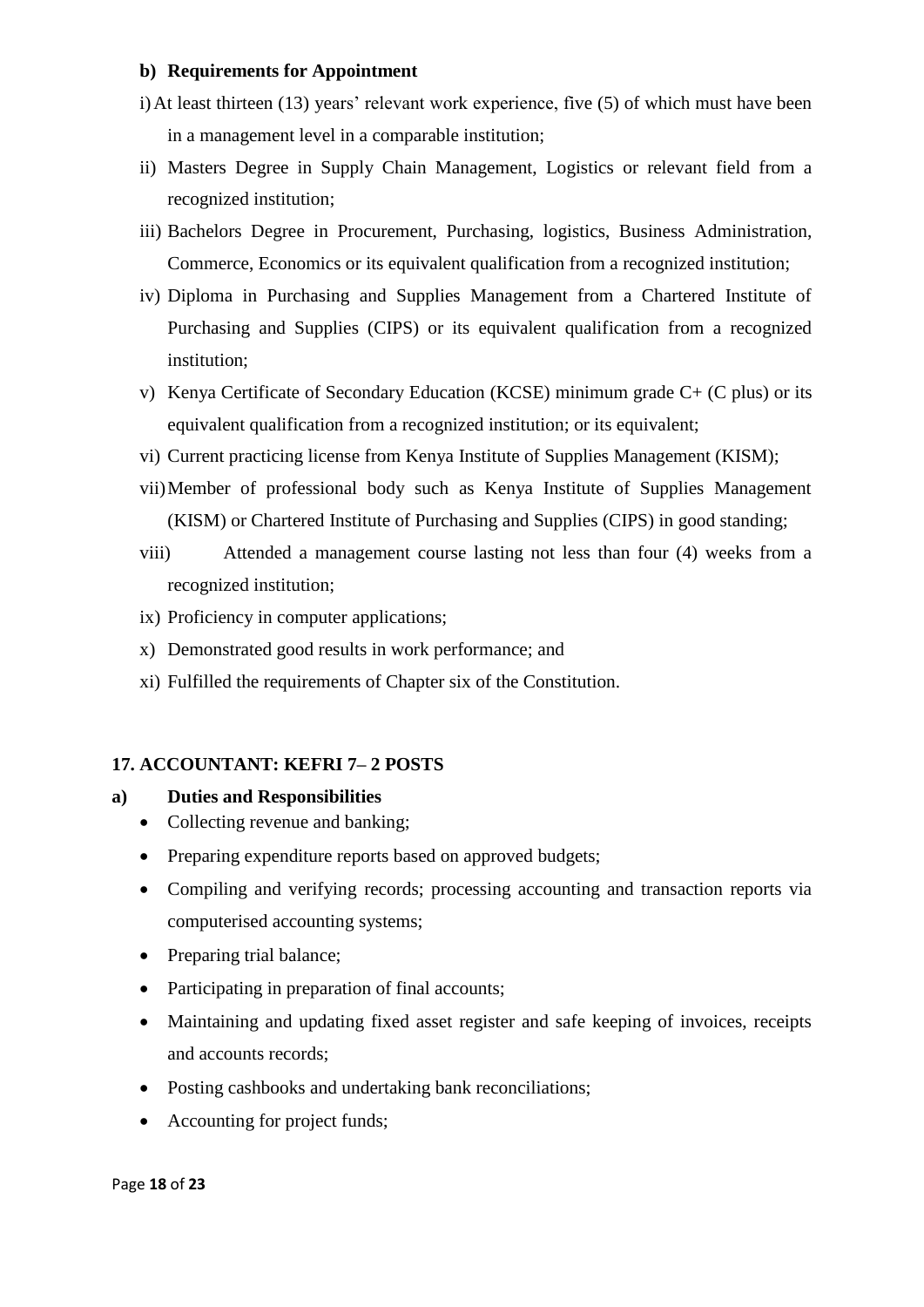• Any other duty as assigned from time to time.

#### **b) Requirements for Appointment**

- i) Kenya Certificate of Secondary Education (KCSE) minimum grade C+ (C plus) or its equivalent qualification from a recognized institution;
- ii) Bachelor's Degree in Commerce, Business Administration, Business Management (Finance or Accounting option) or other relevant and equivalent qualifications from a recognized institution;
- iii) Part II of the Certified Public Accountant of Kenya or its equivalent from a recognized institution is added advantage;
- iv) Membership to a relevant professional body is added advantage; and
- v) Proficiency in computer applications.

## **18. OFFICE ADMINISTRATOR: KEFRI 7 – 2 POSTS**

#### **a) Duties and Responsibilities**

- Attending to visitors/clients;
- Handling telephone calls, customer inquiries and complaints/compliments;
- Ensuring security and confidentiality of office records, equipment and documents;
- Maintaining office diary;
- Record keeping for correspondences and file movement;
- Managing office protocol and etiquette;
- Coordinating the general administration of the respective office;
- Coordinating schedule of meetings and appointments;
- Coordinating travel arrangements;
- Coordinating appointments and travel itineraries;
- Preparing responses to routine correspondence;
- Monitoring procedures for record keeping for correspondences; and
- Any other duty as assigned from time to time.

## **b) Requirements for Appointment**

- i. Kenya Certificate of Secondary Education (KCSE) minimum grade C+ (C plus) or its equivalent qualification from a recognized institution;
- ii. Bachelors degree in Secretarial Studies or any other equivalent from a recognized institution;
- iii. Proficiency in computer applications; and
- iv. Diploma/ Higher Diploma in Secretarial Studies from a recognized institution;

**OR**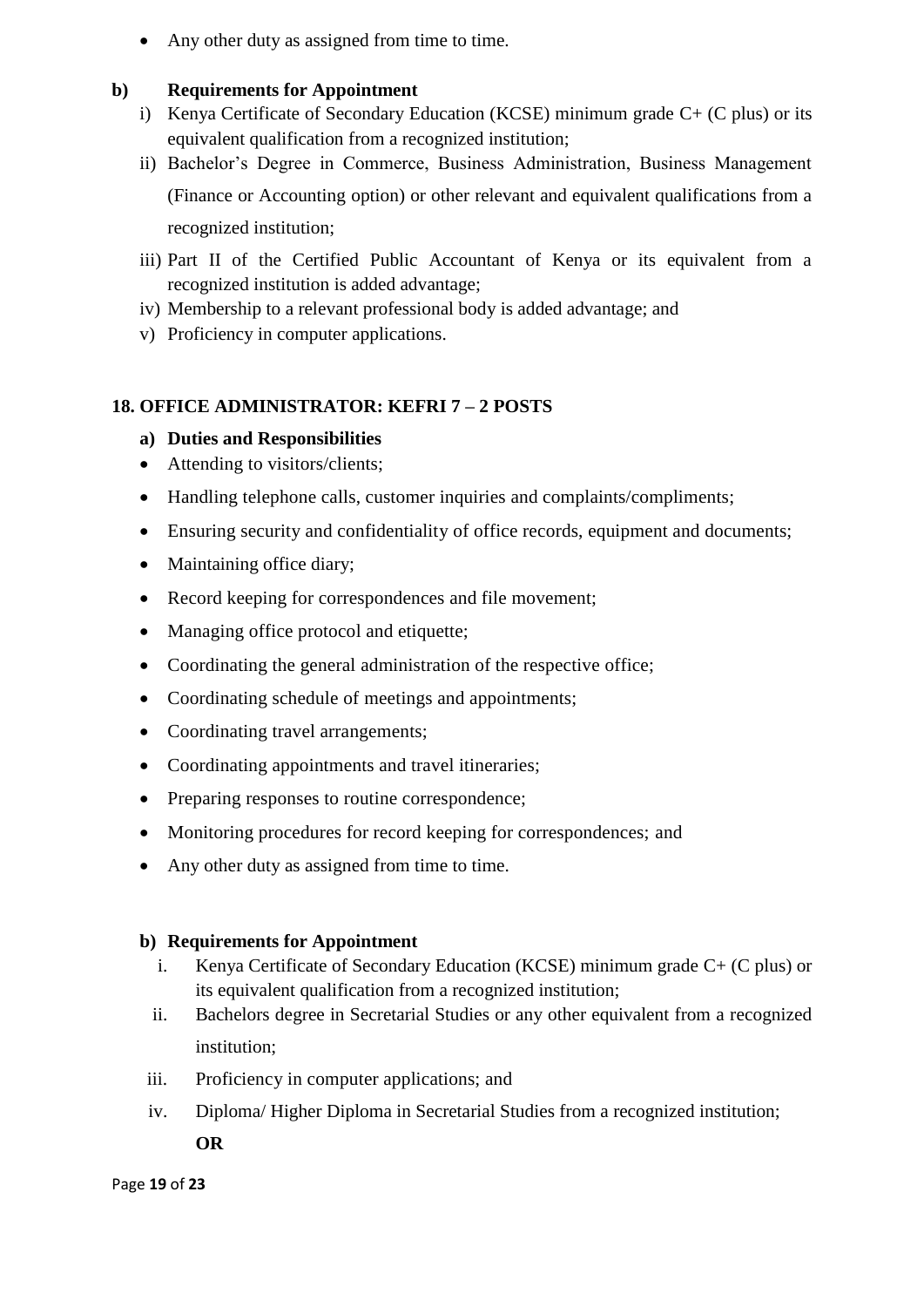Have passed the following examinations from the Kenya National Examinations Council (KNEC);

- Typewriting III (Minimum 50 w.p.m.)/Computerized document processing III;
- Shorthand III (100 w.p.m);
- Business English III/Communications II;
- Office Management III/Office Administration and Management III;
- Secretarial Duties II;
- Commerce II;

# **19. INTERNAL AUDITOR: KEFRI 7 – 1 POST**

## **a) Duties and Responsibilities**

- Providing input in development of risk based annual Internal Audit plans for the continuous audit of risk management, internal controls and governance processes;
- Undertaking audit assignments in line with the approved audit work plan to confirm the adequacy and effectiveness of governance, risk management and control;
- Providing input in preparation of audit reports for given assignments by capturing relevant audit findings and recommendations from working papers to give an assurance on the adequacy and effectiveness of systems within the Institute;
- Assisting in follow up on implementation of audit recommendations and prepare status report;
- Undertaking special audit assignments/ investigations to confirm whether there are material breaches in policy, procedures and relevant regulations through review of accountable documents and records and preparing working papers;
- Undertaking consulting and advisory services to offer advice and guidance to management in the development of control systems;
- Undertaking reviews and reporting corruption prevention activities; and
- Any other duty as assigned from time to time.

- i) Kenya Certificate of Secondary Education (KCSE) minimum grade C+ (plus) or its equivalent qualification from a recognized institution;
- ii) Bachelor's Degree in Commerce, Business Administration, Business Management (Finance or Accounting option) or other relevant and equivalent qualifications from a recognized institution;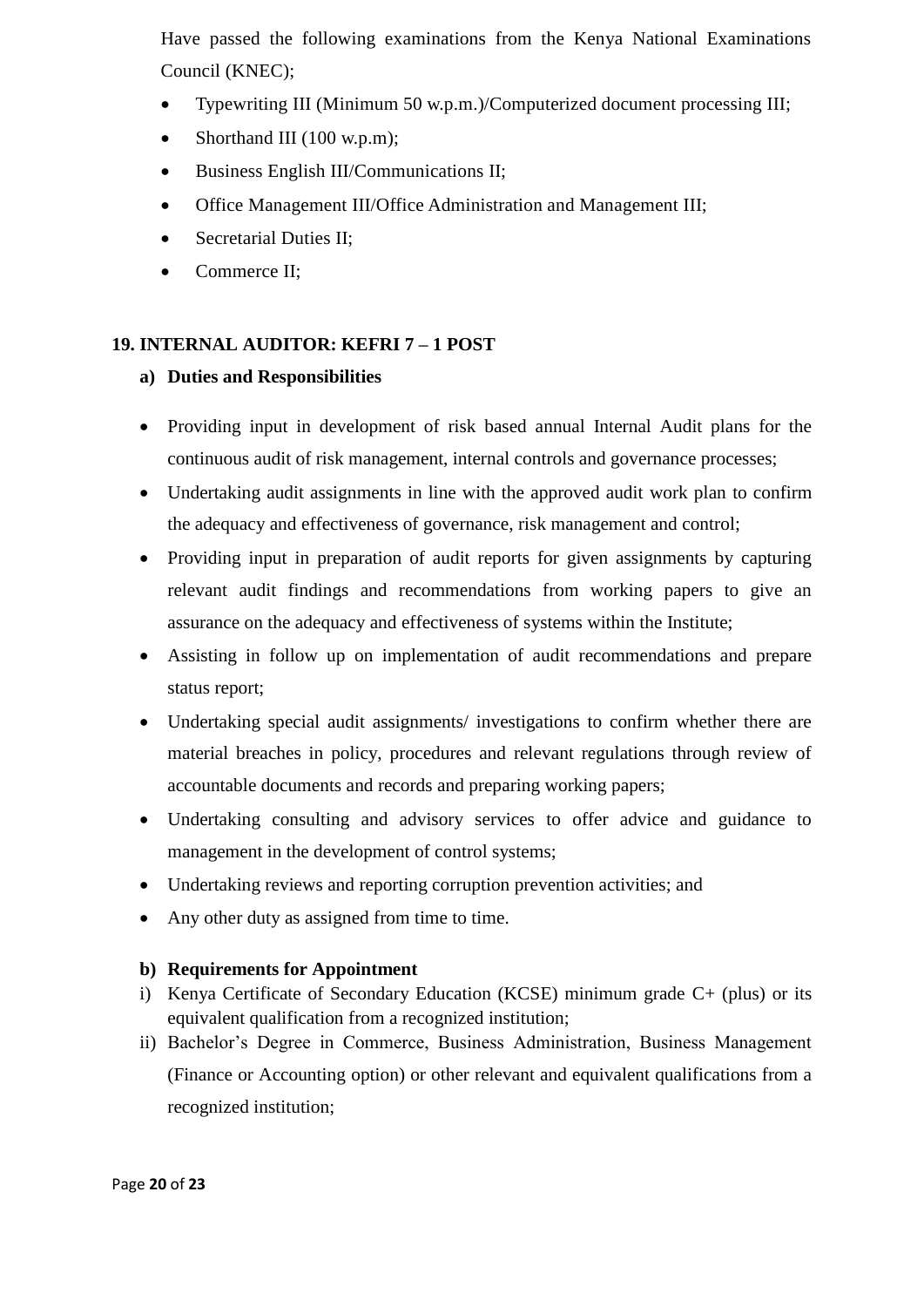- iii) Part II of the Certified Public Accountant of Kenya or its equivalent from a recognized institution is added advantage;
- iv) Valid Membership to a relevant professional body is added advantage; and
- v) Proficiency in computer applications.

## **20. HUMAN RESOURCE MANAGEMENT OFFICER: KEFRI 7 – 1 POST**

#### **a) Duties and Responsibilities**

- Preparing notes, draft correspondences, enter and process data, write reports on matters relating to human resource administration to ensure appropriate action is carried out;
- Implementing staff recruitment and selection processes decisions to fill vacant positions and prepare recommendations for staff appointments to facilitate hiring of suitable candidates;
- Processing of salaries, allowances, benefits and final dues and payroll administration;
- Processing employee recruitment, promotion and exit documents;
- Processing of leave applications, sick sheets and sick offs;
- Updating and maintaining employee records in their personal files and the human resource information system;
- Maintaining compliment control;
- Updating of the human resource database;
- Analyzing data on work environment and employees' satisfaction surveys;
- Collecting data in relation HIV/Aids Prevention, gender, disability mainstreaming, Alcohol, Drug and Substance Abuse, WIBA, OSHA;
- Undertaking training needs analysis, projections and developing training programmes;
- Developing training materials for in-house courses;
- Administering performance appraisal, collates performance related data, analyzing and preparing related reports;
- Providing input in the preparation of division budget and work plans to ensure smooth flow of operations;
- Preparing periodic progress reports; and
- Any other duty as assigned from time to time.

## **b) Requirements for Appointment**

i) Kenya Certificate of Secondary Education (KCSE) minimum aggregate 'C+' (C plus) or its equivalent qualification from a recognized institution;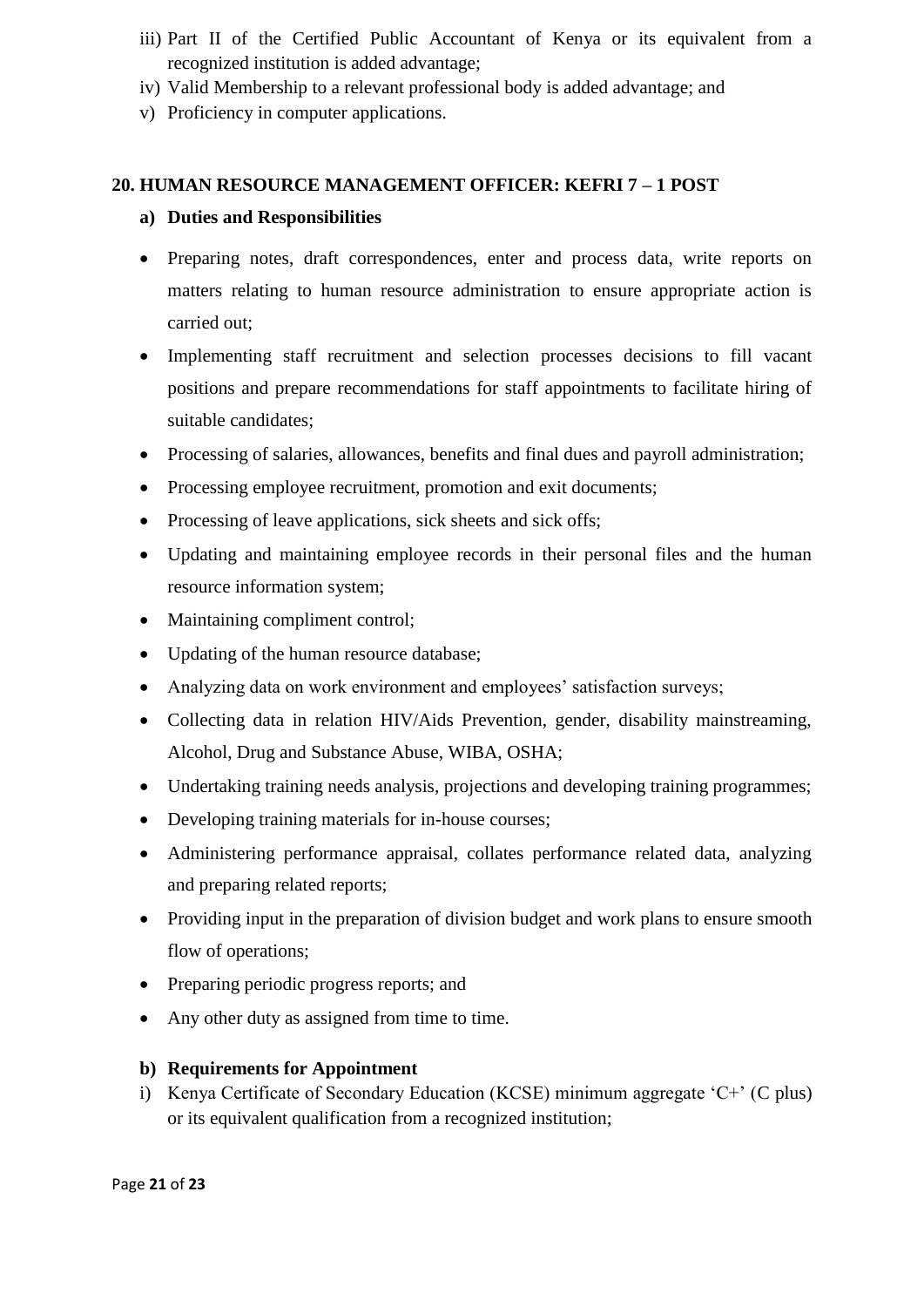- ii) Bachelor's Degree in Human Resource Management or equivalent from a recognized institution;
- iii) Postgraduate Diploma in Human Resource Management or equivalent from a recognized institution is an added advantage;
- iv) Valid Membership to a relevant professional body is added advantage; and
- v) Certificate in Computer Applications from a recognized institution.

# **21. ASSISTANT HUMAN RESOURCE MANAGEMENT OFFICER: KEFRI 9 – 1 POST**

- Preparing draft correspondences;
- Reviewing job descriptions and preparing job advertisements;
- Coordinating the recruitment process;
- Organizing Staff induction and on-boarding programs;
- Writing pay change advise and advice accounts section on staff salary changes, transfers, appointments, promotions and increments for timely processing
- Maintaining and update the staff compliment to ensure records of the establishment are kept up to date;
- Processing salaries, allowances, benefits and final dues;
- Updating the HR information systems data;
- Issuing of staff Identity Cards.
- Collating information relating to recruitment and selection, appointments, training, performance management, records and staff complement control;
- Undertaking of training needs analysis, projections and developing training programmes;
- Administering performance appraisal, collates performance related data, analyzing and preparing related reports;
- Collating data in relation to HIV/AIDS Prevention, gender, disability mainstreaming, Alcohol, Drug and Substance Abuse, Occupational, Safety and Health Act;
- Preparing timely statutory returns such as NSSF and NHIF;
- Processing pension elements and other human resource administration matters for retirees and those proceeding on retirement for timely payments; and
- Implementing decisions made by the Human Resource Officers to ensure issues raised are addressed and in a timely manner.